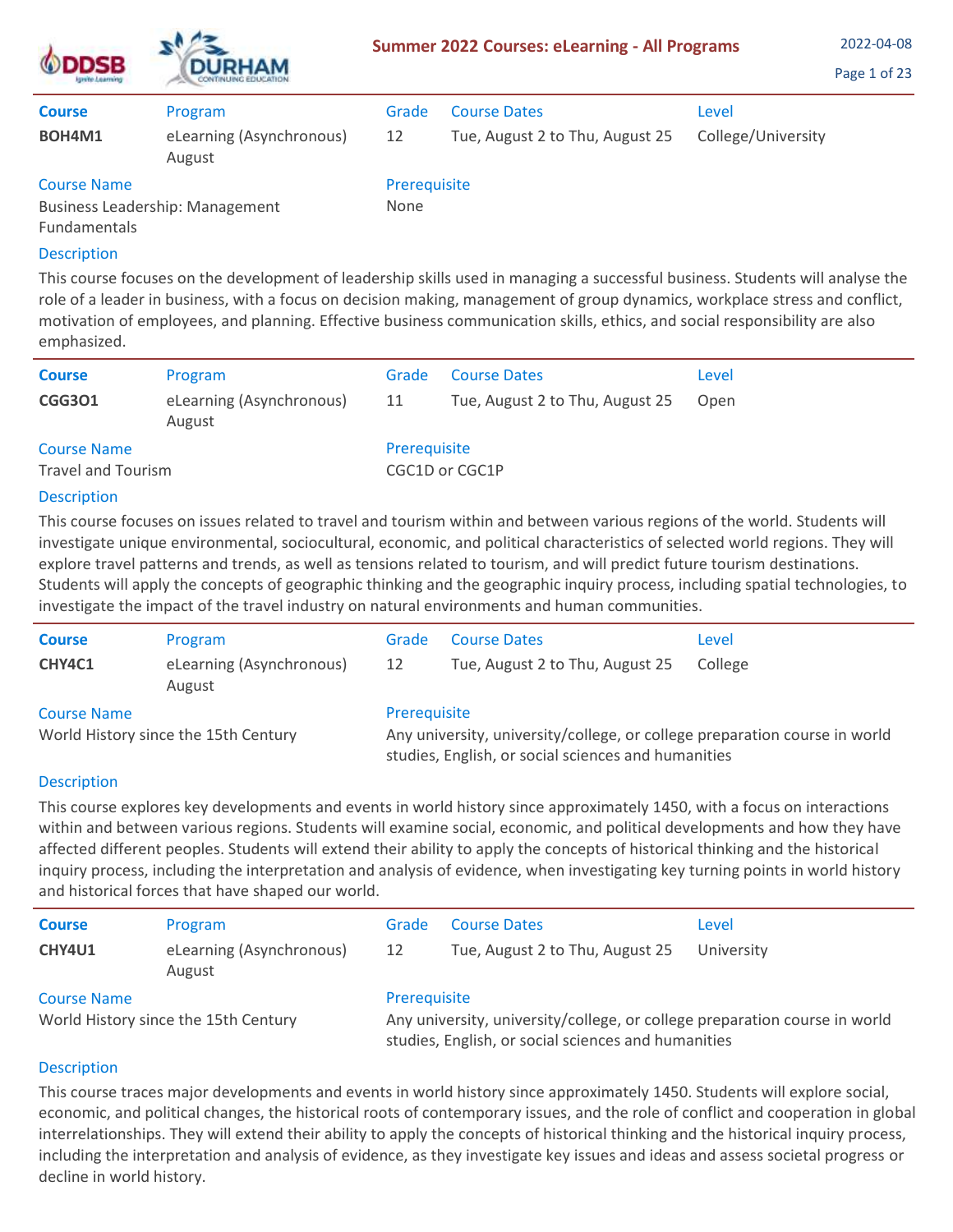| <b>ODDSB</b><br>Ignite Learning | <b>DURHAM</b><br><b>CONTINUING EDUCATION</b> | <b>Summer 2022 Courses: eLearning - All Programs</b> | 2022-04-08<br>Page 2 of 23      |         |  |
|---------------------------------|----------------------------------------------|------------------------------------------------------|---------------------------------|---------|--|
| <b>Course</b>                   | Program                                      | Grade                                                | <b>Course Dates</b>             | Level   |  |
| ENG4C1                          | eLearning (Asynchronous)<br>August           | 12                                                   | Tue, August 2 to Thu, August 25 | College |  |
| <b>Course Name</b><br>English   |                                              | Prerequisite<br>ENG3C                                |                                 |         |  |
|                                 |                                              |                                                      |                                 |         |  |

This course emphasizes the consolidation of literacy, communication, and critical and creative thinking skills necessary for success in academic and daily life. Students will analyse a variety of informational and graphic texts, as well as literary texts from various countries and cultures, and create oral, written, and media texts in a variety of forms for practical and academic purposes. An important focus will be on using language with precision and clarity and developing greater control in writing. The course is intended to prepare students for college or the workplace.

| <b>Course</b>                 | Program                            | Grade                 | <b>Course Dates</b>             | Level      |
|-------------------------------|------------------------------------|-----------------------|---------------------------------|------------|
| ENG4U1                        | eLearning (Asynchronous)<br>August | 12                    | Tue, August 2 to Thu, August 25 | University |
| <b>Course Name</b><br>English |                                    | Prerequisite<br>ENG3U |                                 |            |

## Description

This course emphasizes the consolidation of the literacy, communication, and critical and creative thinking skills necessary for success in academic and daily life. Students will analyse a range of challenging literary texts from various periods, countries, and cultures; interpret and evaluate informational and graphic texts; and create oral, written, and media texts in a variety of forms. An important focus will be on using academic language coherently and confidently, selecting the reading strategies best suited to particular texts and particular purposes for reading, and developing greater control in writing. The course is intended to prepare students for university, college, or the workplace.

| <b>Course</b>        | Program                            | Grade                                                                                                                                | <b>Course Dates</b>             | Level   |
|----------------------|------------------------------------|--------------------------------------------------------------------------------------------------------------------------------------|---------------------------------|---------|
| HFA4C1               | eLearning (Asynchronous)<br>August | 12                                                                                                                                   | Tue, August 2 to Thu, August 25 | College |
| <b>Course Name</b>   |                                    | Prerequisite                                                                                                                         |                                 |         |
| Nutrition and Health |                                    | Any university or university/college preparation course in social sciences<br>and humanities, English, or Canadian and world studies |                                 |         |

## **Description**

This course focuses on the relationship between nutrition and health at different stages of life and on global issues related to food production. Students will investigate the role of nutrition in health and disease and assess strategies for promoting food security and environmental responsibility. Students will learn about healthy eating, expand their repertoire of foodpreparation techniques, and refine their ability to use social science research and inquiry methods to investigate topics related to nutrition and health.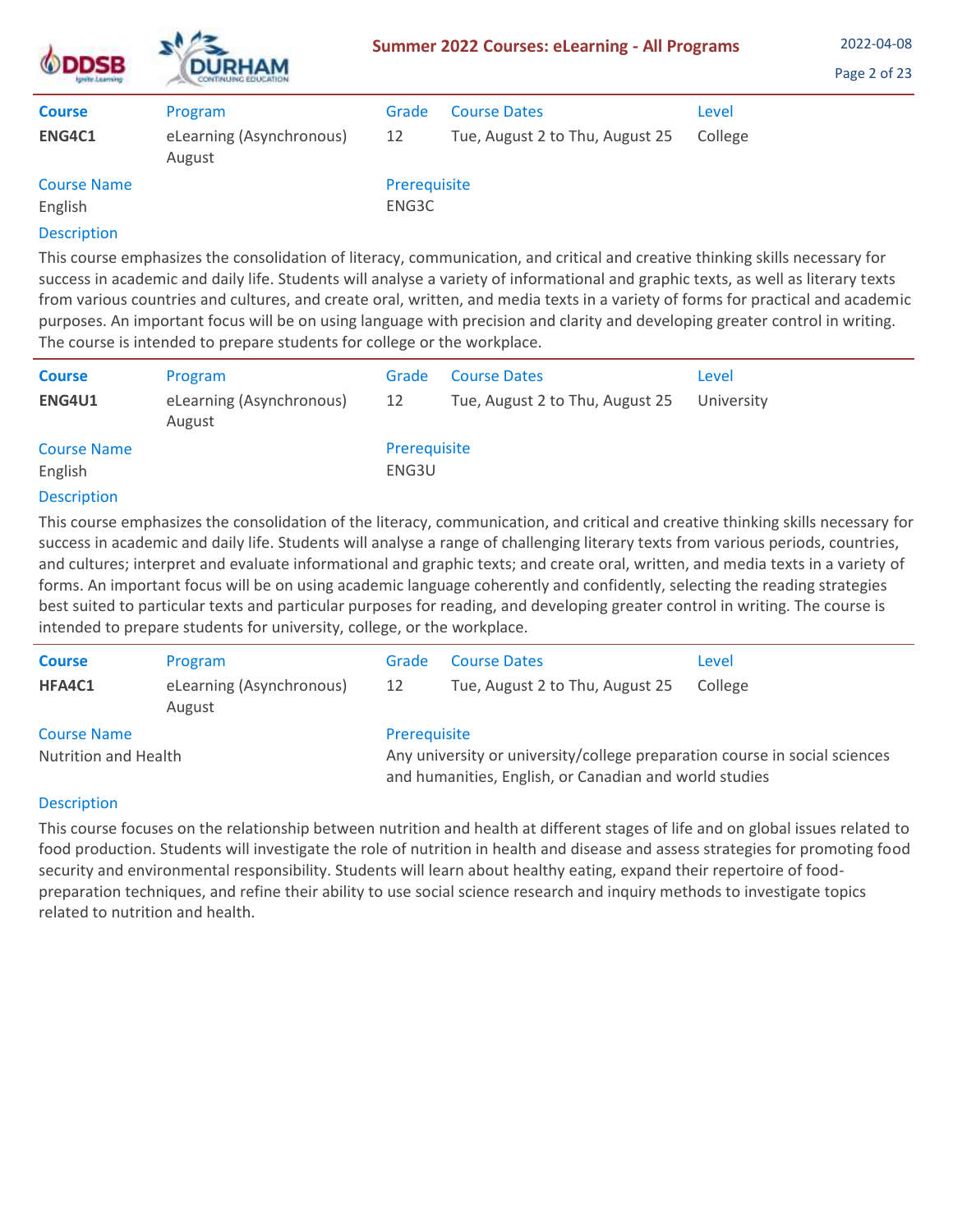| <b>ODDSB</b>         | <b>DURHAM</b>                      |                                                                                                                                      | <b>Summer 2022 Courses: eLearning - All Programs</b> | 2022-04-08<br>Page 3 of 23 |  |  |
|----------------------|------------------------------------|--------------------------------------------------------------------------------------------------------------------------------------|------------------------------------------------------|----------------------------|--|--|
| <b>Course</b>        | Program                            | Grade                                                                                                                                | <b>Course Dates</b>                                  | Level                      |  |  |
| HFA4U1               | eLearning (Asynchronous)<br>August | 12                                                                                                                                   | Tue, August 2 to Thu, August 25                      | University                 |  |  |
| <b>Course Name</b>   |                                    | Prerequisite                                                                                                                         |                                                      |                            |  |  |
| Nutrition and Health |                                    | Any university or university/college preparation course in social sciences<br>and humanities, English, or Canadian and world studies |                                                      |                            |  |  |

 $A$ 

This course examines the relationships between food, energy balance, and nutritional status; the nutritional needs of individuals at different stages of life; and the role of nutrition in health and disease. Students will evaluate nutrition-related trends and will determine how food choices can promote food security and environmental responsibility. Students will learn about healthy eating, expand their repertoire of food-preparation techniques, and develop their social science research skills by investigating issues related to nutrition and health.

| <b>Course</b><br>HSG3M1                     | Program<br>eLearning (Asynchronous)<br>August | Grade<br>11          | <b>Course Dates</b><br>Tue, August 2 to Thu, August 25 | Level<br>College/University |
|---------------------------------------------|-----------------------------------------------|----------------------|--------------------------------------------------------|-----------------------------|
| <b>Course Name</b><br><b>Gender Studies</b> |                                               | Prerequisite<br>None |                                                        |                             |
| <b>Description</b>                          |                                               |                      |                                                        |                             |

This course enables students to explore the social construction of gender. Students will learn about the dynamic nature of gender roles and norms; sexism and power relations; and the impact of representations of women and men in the media, popular culture, and the arts. Students will analyse a range of gender equity issues, including gender-based violence and workplace equity, in both Canadian and global contexts. Students will develop and apply research skills and will design and implement a social action initiative relating to gender equity.

| <b>Course</b><br><b>HSP3UF</b>                 | Program<br>eLearning (Asynchronous)<br>August | Grade<br>11  | <b>Course Dates</b><br>Tue, August 2 to Thu, August 25                                                           | Level<br>University |
|------------------------------------------------|-----------------------------------------------|--------------|------------------------------------------------------------------------------------------------------------------|---------------------|
| <b>Course Name</b><br>Sociology<br>Desembation | Introduction to Anthropology, Psychology and  | Prerequisite | The Grade 10 academic course in English, or the Grade 10 academic history<br>course (Canadian and world studies) |                     |

# **Description**

This course provides students with opportunities to think critically about theories, questions, and issues related to anthropology, psychology, and sociology. Students will develop an understanding of the approaches and research methods used by social scientists. They will be given opportunities to explore theories from a variety of perspectives, to conduct social science research, and to become familiar with current thinking on a range of issues within the three disciplines.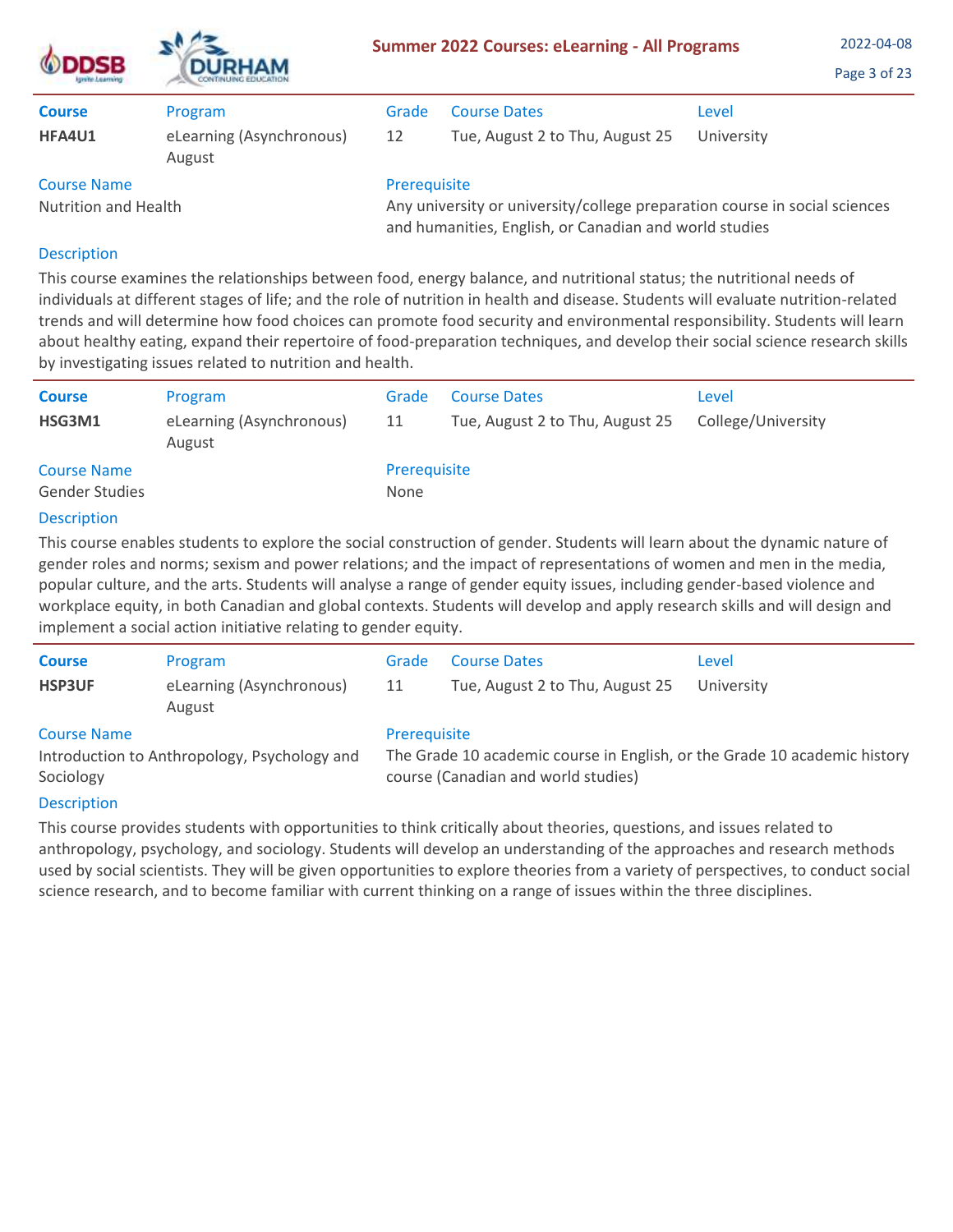|                                                          | <b>DURHAM</b>                      | <b>Summer 2022 Courses: eLearning - All Programs</b>                                                                                                 | 2022-04-08<br>Page 4 of 23      |            |
|----------------------------------------------------------|------------------------------------|------------------------------------------------------------------------------------------------------------------------------------------------------|---------------------------------|------------|
| <b>Course</b>                                            | Program                            | Grade                                                                                                                                                | <b>Course Dates</b>             | Level      |
| HZT4U1                                                   | eLearning (Asynchronous)<br>August | 12                                                                                                                                                   | Tue, August 2 to Thu, August 25 | University |
| <b>Course Name</b><br>Philosophy: Questions and Theories |                                    | Prerequisite<br>Any university or university/college preparation course in social sciences<br>and humanities, English, or Canadian and world studies |                                 |            |
|                                                          |                                    |                                                                                                                                                      |                                 |            |

This course enables students to acquire an understanding of the nature of philosophy and philosophical reasoning skills and to develop and apply their knowledge and skills while exploring specialized branches of philosophy (the course will cover at least three of the following branches: metaphysics, ethics, epistemology, philosophy of science, social and political philosophy, aesthetics).∗ Students will develop critical thinking and philosophical reasoning skills as they formulate and evaluate arguments related to a variety of philosophical questions and theories. They will also develop research and inquiry skills related to the study and practice of philosophy.

| <b>Course</b><br><b>IDC4U1</b>                                                    | Program<br>eLearning (Asynchronous)<br>August | Grade<br>12                                                                                                                                          | <b>Course Dates</b><br>Tue, August 2 to Thu, August 25 | Level<br>University |
|-----------------------------------------------------------------------------------|-----------------------------------------------|------------------------------------------------------------------------------------------------------------------------------------------------------|--------------------------------------------------------|---------------------|
| <b>Course Name</b><br>The History of Rock and Roll (Interdisciplinary<br>Studies) |                                               | Prerequisite<br>Any university or university/college preparation course in social sciences<br>and humanities, English, or Canadian and world studies |                                                        |                     |
| <b>Description</b>                                                                |                                               |                                                                                                                                                      |                                                        |                     |

This course combines selected expectations from CHY4U and HSB4U. In this course, students will explore the cyclical, social, and intergenerational impact that western culture has had on Rock & Roll music—and that Rock & Roll music has had on western culture. Topics tobe covered include (but are not limited to): the Civil Rights movement, music as popular culture, social protest, and social activism. Genres to be covered include (but are not limited to): Blues, Rockabilly, Rock & Roll, Punk, and Britpop.

| <b>Course</b>      | Program                                    | Grade        | <b>Course Dates</b>             | Level   |
|--------------------|--------------------------------------------|--------------|---------------------------------|---------|
| MAP4C1             | eLearning (Asynchronous)<br>August         | 12           | Tue, August 2 to Thu, August 25 | College |
| <b>Course Name</b> | <b>Foundations for College Mathematics</b> | Prerequisite | MBF3C or MCF3M                  |         |

# Description

This course enables students to broaden their understanding of real-world applications of mathematics. Students will analyse data using statistical methods; solve problems involving applications of geometry and trigonometry; solve financial problems connected with annuities, budgets, and renting or owning accommodation; simplify expressions; and solve equations. Students will reason mathematically and communicate their thinking as they solve multi-step problems. This course prepares students for college programs in areas such as business, health sciences, and human services, and for certain skilled trades.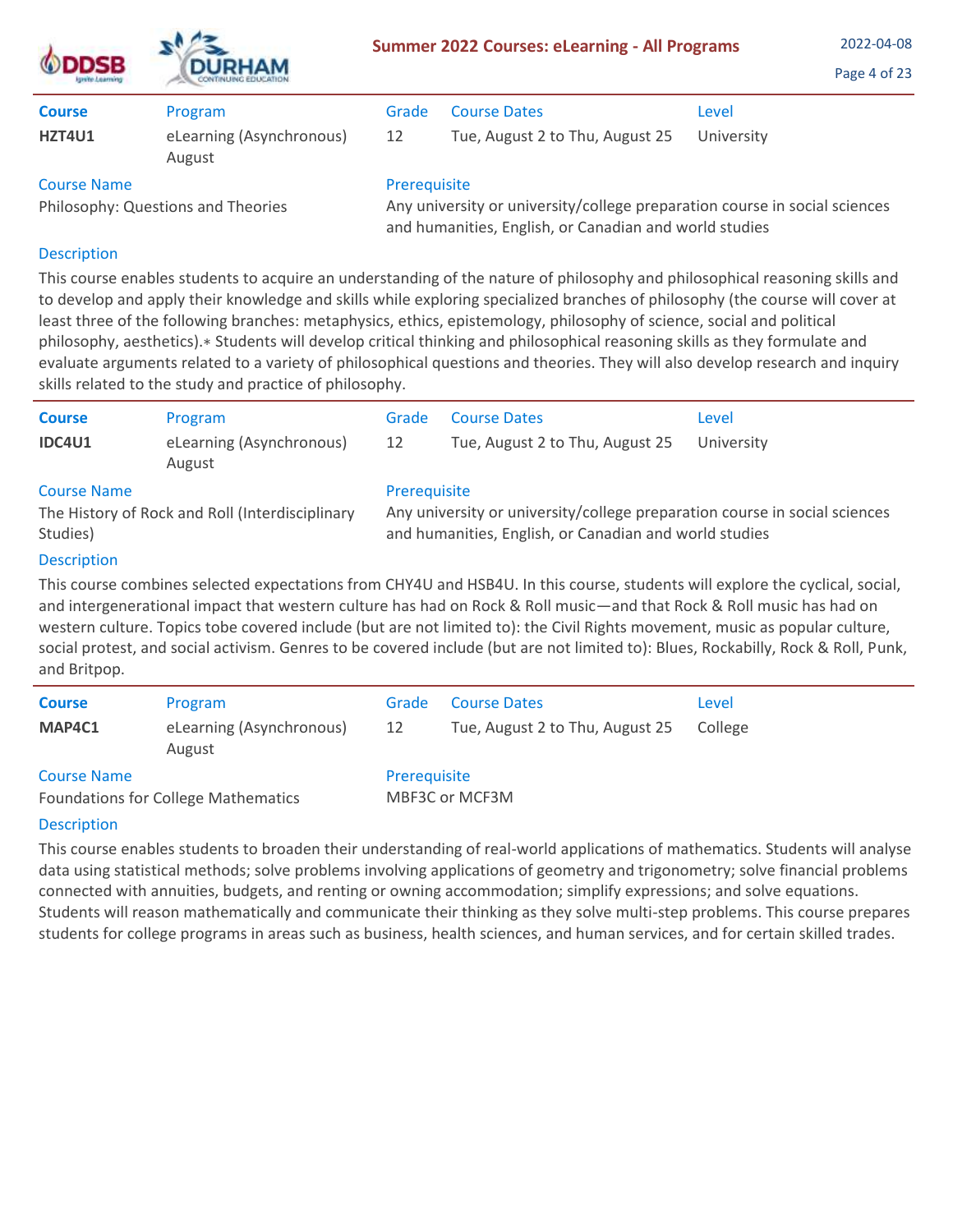| <b>ODDSB</b><br>Ignite Learning                         | <b>DURHAM</b><br>CONTINUING EDUCATION         |                                | <b>Summer 2022 Courses: eLearning - All Programs</b>   |                             | 2022-04-08<br>Page 5 of 23 |
|---------------------------------------------------------|-----------------------------------------------|--------------------------------|--------------------------------------------------------|-----------------------------|----------------------------|
| <b>Course</b><br>MCF3M1                                 | Program<br>eLearning (Asynchronous)<br>August | Grade<br>11                    | <b>Course Dates</b><br>Tue, August 2 to Thu, August 25 | Level<br>College/University |                            |
| <b>Course Name</b><br><b>Functions and Applications</b> |                                               | Prerequisite<br>MFM2P or MPM2D |                                                        |                             |                            |

 $\mathbf{A}$ 

This course introduces basic features of the function by extending students' experiences with quadratic relations. It focuses on quadratic, trigonometric, and exponential functions and their use in modelling real-world situations. Students will represent functions numerically, graphically, and algebraically; simplify expressions; solve equations; and solve problems relating to applications. Students will reason mathematically and communicate their thinking as they solve multi-step problems.

| <b>Course</b><br>MCR3U1                | Program                            | Grade                 | <b>Course Dates</b>             | Level      |
|----------------------------------------|------------------------------------|-----------------------|---------------------------------|------------|
|                                        | eLearning (Asynchronous)<br>August | 11                    | Tue, August 2 to Thu, August 25 | University |
| <b>Course Name</b><br><b>Functions</b> |                                    | Prerequisite<br>MFM2D |                                 |            |

#### Description

This course introduces the mathematical concept of the function by extending students' experiences with linear and quadratic relations. Students will investigate properties of discrete and continuous functions, including trigonometric and exponential functions; represent functions numerically, algebraically, and graphically; solve problems involving applications of functions; investigate inverse functions; and develop facility in determining equivalent algebraic expressions. Students will reason mathematically and communicate their thinking as they solve multi-step problems.

| <b>Course</b>                                        | Program                            | Grade        | <b>Course Dates</b>             | Level      |
|------------------------------------------------------|------------------------------------|--------------|---------------------------------|------------|
| MDM4U1                                               | eLearning (Asynchronous)<br>August | 12           | Tue, August 2 to Thu, August 25 | University |
| <b>Course Name</b><br>Mathematics of Data Management |                                    | Prerequisite | MCF3M or MCR3U                  |            |

## **Description**

This course broadens students' understanding of mathematics as it relates to managing data. Students will apply methods for organizing and analysing large amounts of information; solve problems involving probability and statistics; and carry out a culminating investigation that integrates statistical concepts and skills. Students will also refine their use of the mathematical processes necessary for success in senior mathematics. Students planning to enter university programs in business, the social sciences, and the humanities will find this course of particular interest.

| <b>Course</b>                                   | Program                            | Grade        | <b>Course Dates</b>             | Level      |
|-------------------------------------------------|------------------------------------|--------------|---------------------------------|------------|
| MHF4U1                                          | eLearning (Asynchronous)<br>August | 12           | Tue, August 2 to Thu, August 25 | University |
| <b>Course Name</b><br><b>Advanced Functions</b> |                                    | Prerequisite | MCR3U or MCT4C                  |            |

## Description

This course extends students' experience with functions. Students will investigate the properties of polynomial, rational, logarithmic, and trigonometric functions; develop techniques for combining functions; broaden their understanding of rates of change; and develop facility in applying these concepts and skills. Students will also refine their use of the mathematical processes necessary for success in senior mathematics. This course is intended both for students taking the Calculus and Vectors course as a prerequisite for a university program and for those wishing to consolidate their understanding of mathematics before proceeding to any one of a variety of university programs.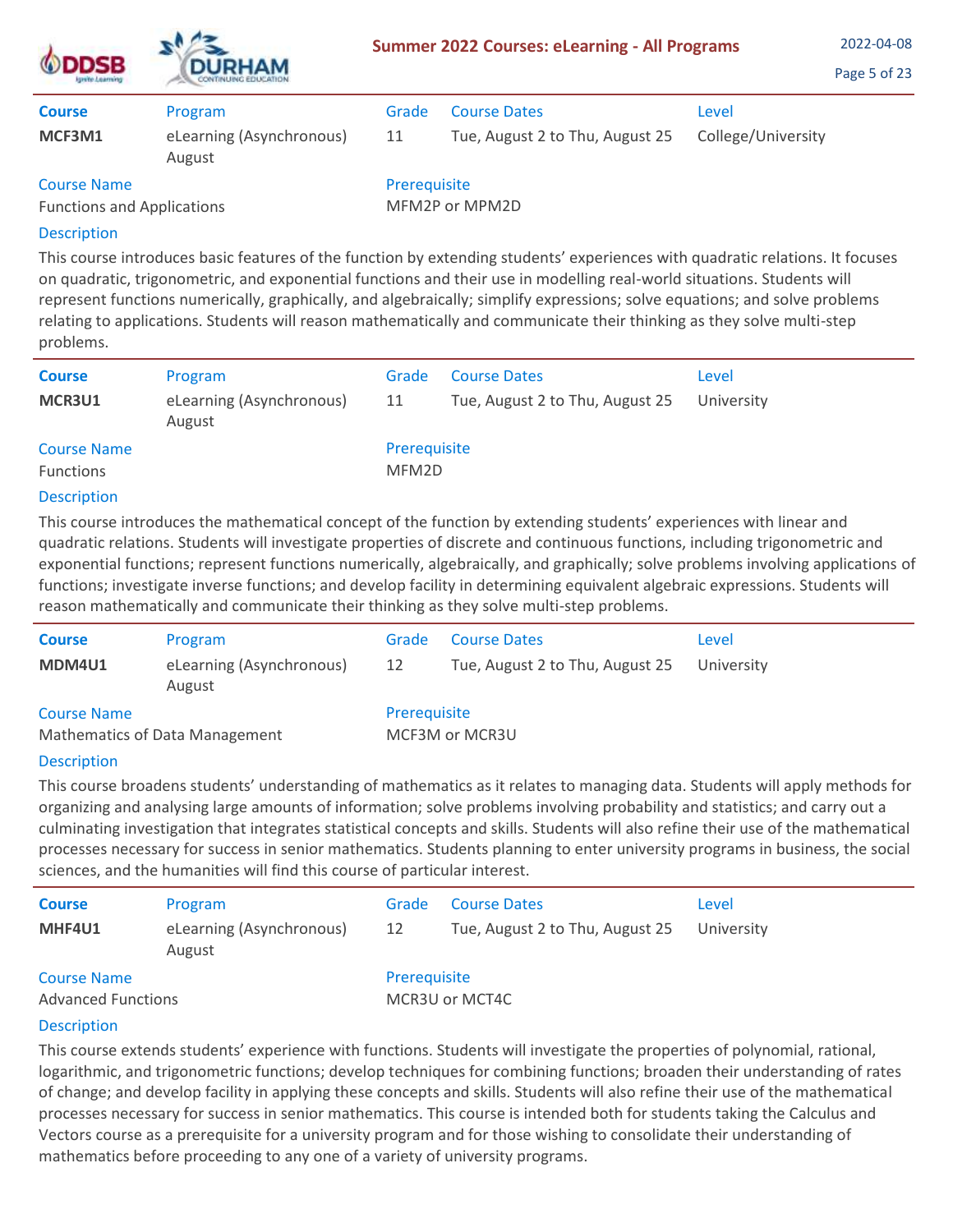| <b>ODDSB</b><br>Ignite Learning                               | <b>DURHAM</b><br>CONTINUING EDUCATION | <b>Summer 2022 Courses: eLearning - All Programs</b> | 2022-04-08<br>Page 6 of 23      |         |  |
|---------------------------------------------------------------|---------------------------------------|------------------------------------------------------|---------------------------------|---------|--|
| <b>Course</b>                                                 | Program                               | Grade                                                | <b>Course Dates</b>             | Level   |  |
| NBE3C1                                                        | eLearning (Asynchronous)<br>August    | 11                                                   | Tue, August 2 to Thu, August 25 | College |  |
| <b>Course Name</b><br>English: Contemporary Aboriginal Voices |                                       | Prerequisite<br><b>ENG2P or ENG2D</b>                |                                 |         |  |

 $\Delta$ 

This course emphasizes the development of literacy, critical thinking, and communication skills through the study of works in English by Aboriginal writers. Students will study the content, form, and style of informational texts and literary and media works, and will develop an appreciation of the wealth and complexity of Aboriginal writing. Students will also write reports, correspondence, and persuasive essays, and analyse the relationship between media forms and audiences. An important focus will be on establishing appropriate voice and using business and technical language with precision and clarity.

| <b>Course</b>      | Program                                 | Grade                 | <b>Course Dates</b>             | Level      |
|--------------------|-----------------------------------------|-----------------------|---------------------------------|------------|
| NBE3U1             | eLearning (Asynchronous)<br>August      | 11                    | Tue, August 2 to Thu, August 25 | University |
| <b>Course Name</b> | English: Contemporary Aboriginal Voices | Prerequisite<br>ENG2D |                                 |            |

## Description

This course emphasizes the development of literacy, critical thinking, and communication skills through the study of works in English by Aboriginal writers. Through the analysis of literary texts and media works, students will develop an appreciation of the wealth and complexity of Aboriginal writing. Students will also conduct research and analyse the information gathered; write persuasive and literary essays; and analyse the relationship between media forms and audiences. An important focus will be the further development of students' understanding of English-language usage and conventions.

| <b>Course</b>      | Program                                         | Grade                                                                                                                                                                                                                                                                    | <b>Course Dates</b>             | Level |
|--------------------|-------------------------------------------------|--------------------------------------------------------------------------------------------------------------------------------------------------------------------------------------------------------------------------------------------------------------------------|---------------------------------|-------|
| <b>OLC401</b>      | eLearning (Asynchronous)<br>August              | 12                                                                                                                                                                                                                                                                       | Tue, August 2 to Thu, August 25 | Open  |
| <b>Course Name</b> |                                                 | Prerequisite                                                                                                                                                                                                                                                             |                                 |       |
|                    | <b>Ontario Secondary School Literacy Course</b> | Students who have been eligible to write the OSSLT at least twice and who<br>have been unsuccessful at least once are eligible to take the course.<br>(Students who have already met the literacy requirement for graduation<br>may be eligible to take the course under |                                 |       |
|                    |                                                 |                                                                                                                                                                                                                                                                          |                                 |       |

## Description

This course is designed to help students acquire and demonstrate the cross-curricular literacy skills that are evaluated by the Ontario Secondary School Literacy Test (OSSLT). Students who complete the course successfully will meet the provincial literacy requirement for graduation. Students will read a variety of informational, narrative, and graphic texts and will produce a variety of forms of writing, including summaries, information paragraphs, opinion pieces, and news reports. Students will also maintain and manage a portfolio containing a record of their reading experiences and samples of their writing.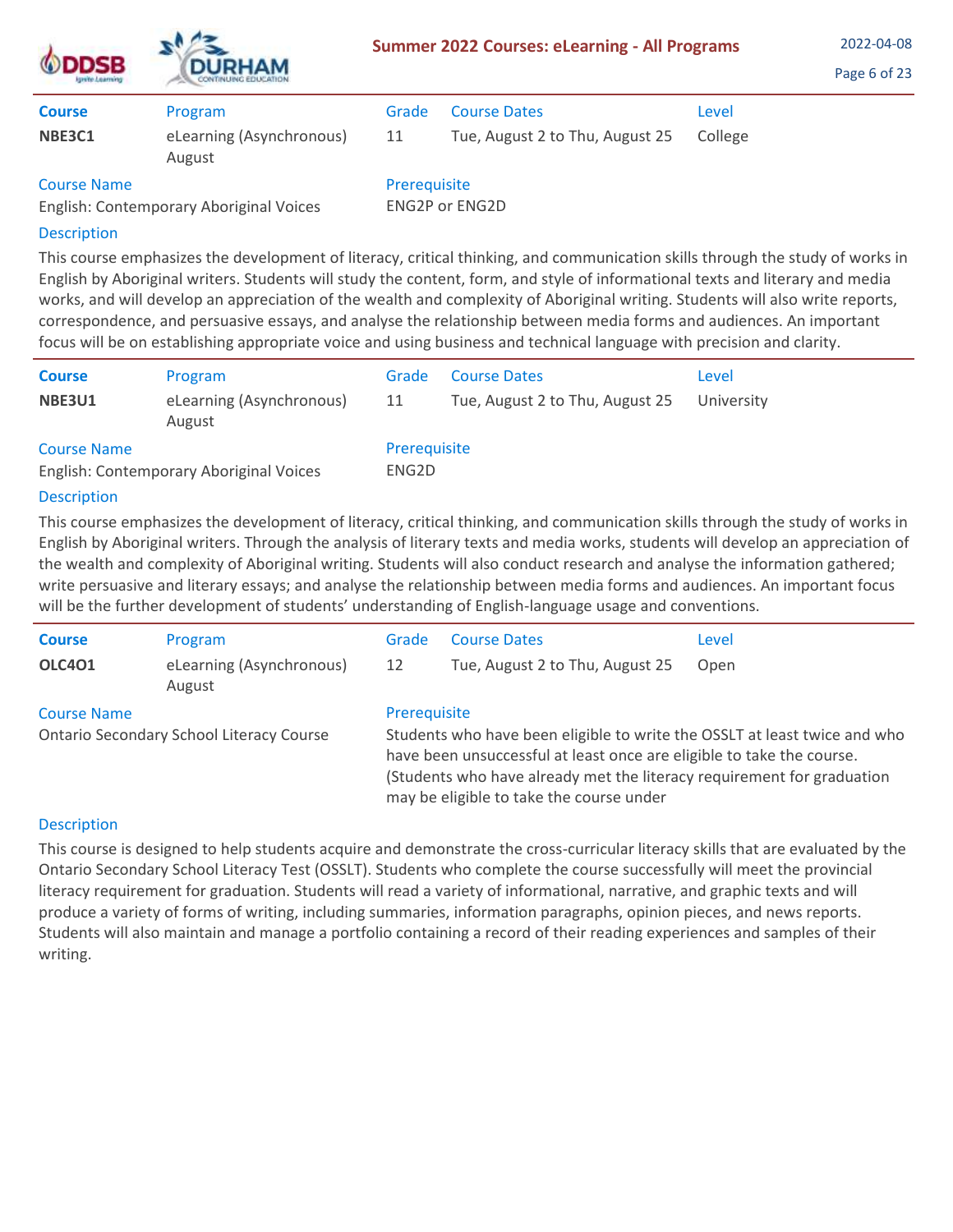| <b>DDSB</b><br>grete Learning         | <b>DURHAM</b><br>CONTINUING EDUCATION | <b>Summer 2022 Courses: eLearning - All Programs</b> | 2022-04-08<br>Page 7 of 23      |         |  |
|---------------------------------------|---------------------------------------|------------------------------------------------------|---------------------------------|---------|--|
| <b>Course</b>                         | Program                               | Grade                                                | <b>Course Dates</b>             | Level   |  |
| <b>PPZ3C1</b>                         | eLearning (Asynchronous)<br>August    | 11                                                   | Tue, August 2 to Thu, August 25 | College |  |
| <b>Course Name</b><br>Health for Life |                                       | Prerequisite<br>None                                 |                                 |         |  |

This course enables students to examine the factors that influence their own health practices and behaviours as well as those factors that contribute to the development of healthy communities. It emphasizes the concept of wellness, which addresses all aspects of well-being – physical, cognitive, emotional, spiritual, and social – and promotes healthy eating, physical activity, and building and maintaining a positive sense of self. Students will develop the skills necessary to make healthy choices and create a personal wellness plan. They will also design initiatives that encourage others to lead healthy, active lives. The course prepares students for college programs in health sciences, fitness, wellness, and health promotion.

| <b>Course</b>                                                                                                            | Program                            | Grade          | <b>Course Dates</b>             | Level   |
|--------------------------------------------------------------------------------------------------------------------------|------------------------------------|----------------|---------------------------------|---------|
| SBI3C1                                                                                                                   | eLearning (Asynchronous)<br>August | 11             | Tue, August 2 to Thu, August 25 | College |
| <b>Course Name</b>                                                                                                       |                                    | Prerequisite   |                                 |         |
| Biology                                                                                                                  |                                    | SNC2P or SNC2D |                                 |         |
| <b>Description</b>                                                                                                       |                                    |                |                                 |         |
| This course focuses on the processes that occur in biological systems. Students will learn concepts and theories as they |                                    |                |                                 |         |

conduct investigations in the areas of cellular biology, microbiology, genetics, the anatomy of mammals, and the structure of plants and their role in the natural environment. Emphasis will be placed on the practical application of concepts, and on the skills needed for further study in various branches of the life sciences and related fields.

| <b>Course</b>      | Program                            | Grade              | <b>Course Dates</b>             | Level      |
|--------------------|------------------------------------|--------------------|---------------------------------|------------|
| <b>SBI3U1</b>      | eLearning (Asynchronous)<br>August | 11                 | Tue, August 2 to Thu, August 25 | University |
| <b>Course Name</b> |                                    | Prerequisite       |                                 |            |
| <b>Biology</b>     |                                    | SNC <sub>2</sub> D |                                 |            |
| _______            |                                    |                    |                                 |            |

## **Description**

This course furthers students' understanding of the processes that occur in biological systems. Students will study theory and conduct investigations in the areas of biodiversity; evolution; genetic processes; the structure and function of animals; and the anatomy, growth, and function of plants. The course focuses on the theoretical aspects of the topics under study, and helps students refine skills related to scientific investigation.

| <b>Course</b>                 | Program                            | Grade                 | <b>Course Dates</b>             | Level      |
|-------------------------------|------------------------------------|-----------------------|---------------------------------|------------|
| <b>SBI4U1</b>                 | eLearning (Asynchronous)<br>August | 12                    | Tue, August 2 to Thu, August 25 | University |
| <b>Course Name</b><br>Biology |                                    | Prerequisite<br>SBI3U |                                 |            |

## **Description**

This course provides students with the opportunity for in-depth study of the concepts and processes that occur in biological systems. Students will study theory and conduct investigations in the areas of biochemistry, metabolic processes, molecular genetics, homeostasis, and population dynamics. Emphasis will be placed on the achievement of detailed knowledge and the refinement of skills needed for further study in various branches of the life sciences and related fields.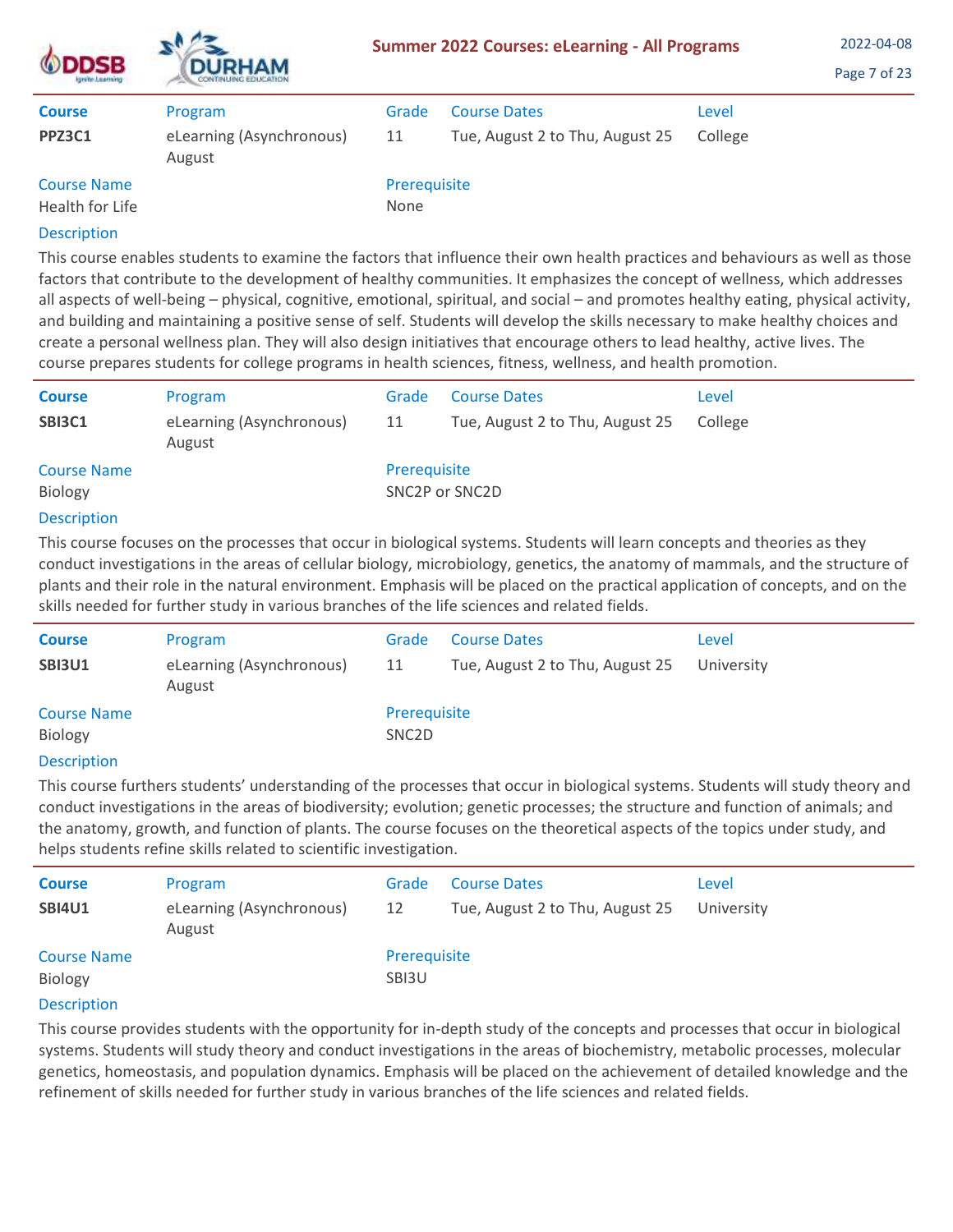| <b>ODDSB</b><br>Ignite Learning | <b>DURHAM</b><br>CONTINUING EDUCATION<br>Program | <b>Summer 2022 Courses: eLearning - All Programs</b> | 2022-04-08<br>Page 8 of 23      |            |  |
|---------------------------------|--------------------------------------------------|------------------------------------------------------|---------------------------------|------------|--|
| <b>Course</b>                   |                                                  | Grade                                                | <b>Course Dates</b>             | Level      |  |
| SCH3U1                          | eLearning (Asynchronous)<br>August               | 11                                                   | Tue, August 2 to Thu, August 25 | University |  |
| <b>Course Name</b><br>Chemistry |                                                  | Prerequisite<br>SNC <sub>2</sub> D                   |                                 |            |  |

 $\mathbf{A}$ 

This course enables students to deepen their understanding of chemistry through the study of the properties of chemicals and chemical bonds; chemical reactions and quantitative relationships in those reactions; solutions and solubility; and atmospheric chemistry and the behaviour of gases. Students will further develop their analytical skills and investigate the qualitative and quantitative properties of matter, as well as the impact of some common chemical reactions on society and the environment.

| <b>Course</b><br>SCH4C1 | Program<br>eLearning (Asynchronous)<br>August | Grade<br>12  | <b>Course Dates</b><br>Tue, August 2 to Thu, August 25 | Level<br>College |
|-------------------------|-----------------------------------------------|--------------|--------------------------------------------------------|------------------|
| <b>Course Name</b>      |                                               | Prerequisite |                                                        |                  |
| Chemistry               |                                               |              | SNC <sub>2</sub> P or SNC <sub>2</sub> D               |                  |

## Description

This course enables students to develop an understanding of chemistry through the study of matter and qualitative analysis, organic chemistry, electrochemistry, chemical calculations, and chemistry as it relates to the quality of the environment. Students will use a variety of laboratory techniques, develop skills in data collection and scientific analysis, and communicate scientific information using appropriate terminology. Emphasis will be placed on the role of chemistry in daily life and the effects of technological applications and processes on society and the environment.

| <b>Course</b>      | Program                            | Grade             | <b>Course Dates</b>             | Level      |
|--------------------|------------------------------------|-------------------|---------------------------------|------------|
| SCH4U1             | eLearning (Asynchronous)<br>August | 12                | Tue, August 2 to Thu, August 25 | University |
| <b>Course Name</b> |                                    | Prerequisite      |                                 |            |
| Chemistry          |                                    | SCH <sub>3U</sub> |                                 |            |
|                    |                                    |                   |                                 |            |

## **Description**

This course enables students to deepen their understanding of chemistry through the study of organic chemistry, the structure and properties of matter, energy changes and rates of reaction, equilibrium in chemical systems, and electrochemistry. Students will further develop their problem-solving and investigation skills as they investigate chemical processes, and will refine their ability to communicate scientific information. Emphasis will be placed on the importance of chemistry in everyday life and on evaluating the impact of chemical technology on the environment.

| <b>Course</b>                 | Program                            | Grade                              | <b>Course Dates</b>             | Level      |
|-------------------------------|------------------------------------|------------------------------------|---------------------------------|------------|
| SPH3U1                        | eLearning (Asynchronous)<br>August | 11                                 | Tue, August 2 to Thu, August 25 | University |
| <b>Course Name</b><br>Physics |                                    | Prerequisite<br>SNC <sub>2</sub> D |                                 |            |

## **Description**

This course develops students' understanding of the basic concepts of physics. Students will explore kinematics, with an emphasis on linear motion; different kinds of forces; energy transformations; the properties of mechanical waves and sound; and electricity and magnetism. They will enhance their scientific investigation skills as they test laws of physics. In addition, they will analyse the interrelationships between physics and technology, and consider the impact of technological applications of physics on society and the environment.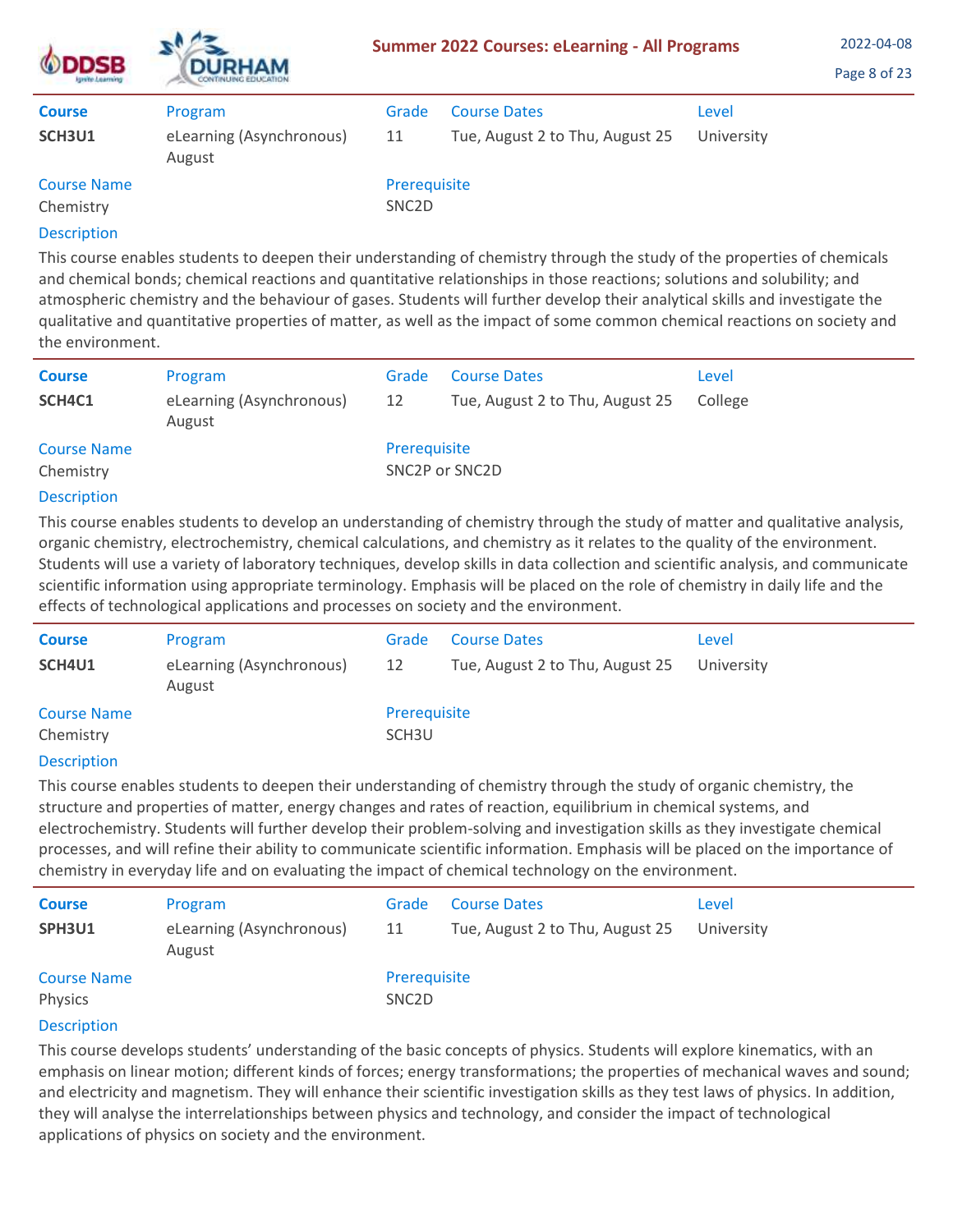| <b>DDSB</b><br>Ignite Learning | <b>DURHAM</b>                      | <b>Summer 2022 Courses: eLearning - All Programs</b> | 2022-04-08<br>Page 9 of 23               |         |  |
|--------------------------------|------------------------------------|------------------------------------------------------|------------------------------------------|---------|--|
| <b>Course</b>                  | Program                            | Grade                                                | <b>Course Dates</b>                      | Level   |  |
| SPH4C1                         | eLearning (Asynchronous)<br>August | 12                                                   | Tue, August 2 to Thu, August 25          | College |  |
| <b>Course Name</b>             |                                    | Prerequisite                                         |                                          |         |  |
| Physics                        |                                    |                                                      | SNC <sub>2</sub> P or SNC <sub>2</sub> D |         |  |
| <b>Description</b>             |                                    |                                                      |                                          |         |  |

This course develops students' understanding of the basic concepts of physics. Students will explore these concepts with respect to motion; mechanical, electrical, electromagnetic, energy transformation, hydraulic, and pneumatic systems; and the operation of commonly used tools and machines. They will develop their scientific investigation skills as they test laws of physics and solve both assigned problems and those emerging from their investigations. Students will also consider the impact of technological applications of physics on society and the environment.

| <b>Course</b>          | Program                                 | Grade        | <b>Course Dates</b>             | Level |
|------------------------|-----------------------------------------|--------------|---------------------------------|-------|
| <b>CHV201</b>          | eLearning (Asynchronous)<br>August, CHV | 10           | Tue, August 2 to Fri, August 12 | Open  |
| <b>Course Name</b>     |                                         | Prerequisite |                                 |       |
| Civics and Citizenship |                                         | None         |                                 |       |

# Description

 $\mathbf{A}$ 

This course explores rights and responsibilities associated with being an active citizen in a democratic society. Students will explore issues of civic importance such as healthy schools, community planning, environmental responsibility, and the influence of social media, while developing their understanding of the role of civic engagement and of political processes in the local, national, and/or global community. Students will apply the concepts of political thinking and the political inquiry process to investigate, and express informed opinions about, a range of political issues and developments that are both of significance in today's world and of personal interest to them.

| <b>Course</b>                         | Program                                 | Grade        | <b>Course Dates</b>             | Level |
|---------------------------------------|-----------------------------------------|--------------|---------------------------------|-------|
| <b>CHV2OF</b>                         | eLearning (Asynchronous)<br>August, CHV | 10           | Tue, August 2 to Fri, August 12 | Open  |
| <b>Course Name</b>                    |                                         | Prerequisite |                                 |       |
| Civic and Citizenship                 |                                         | None         |                                 |       |
| and the second contract of the second |                                         |              |                                 |       |

## **Description**

This course explores rights and responsibilities associated with being an active citizen in a democratic society. Students will explore issues of civic importance such as healthy schools, community planning, environmental responsibility, and the influence of social media, while developing their understanding of the role of civic engagement and of political processes in the local, national, and/or global community. Students will apply the concepts of political thinking and the political inquiry process to investigate, and express informed opinions about, a range of political issues and developments that are both of significance in today's world and of personal interest to them.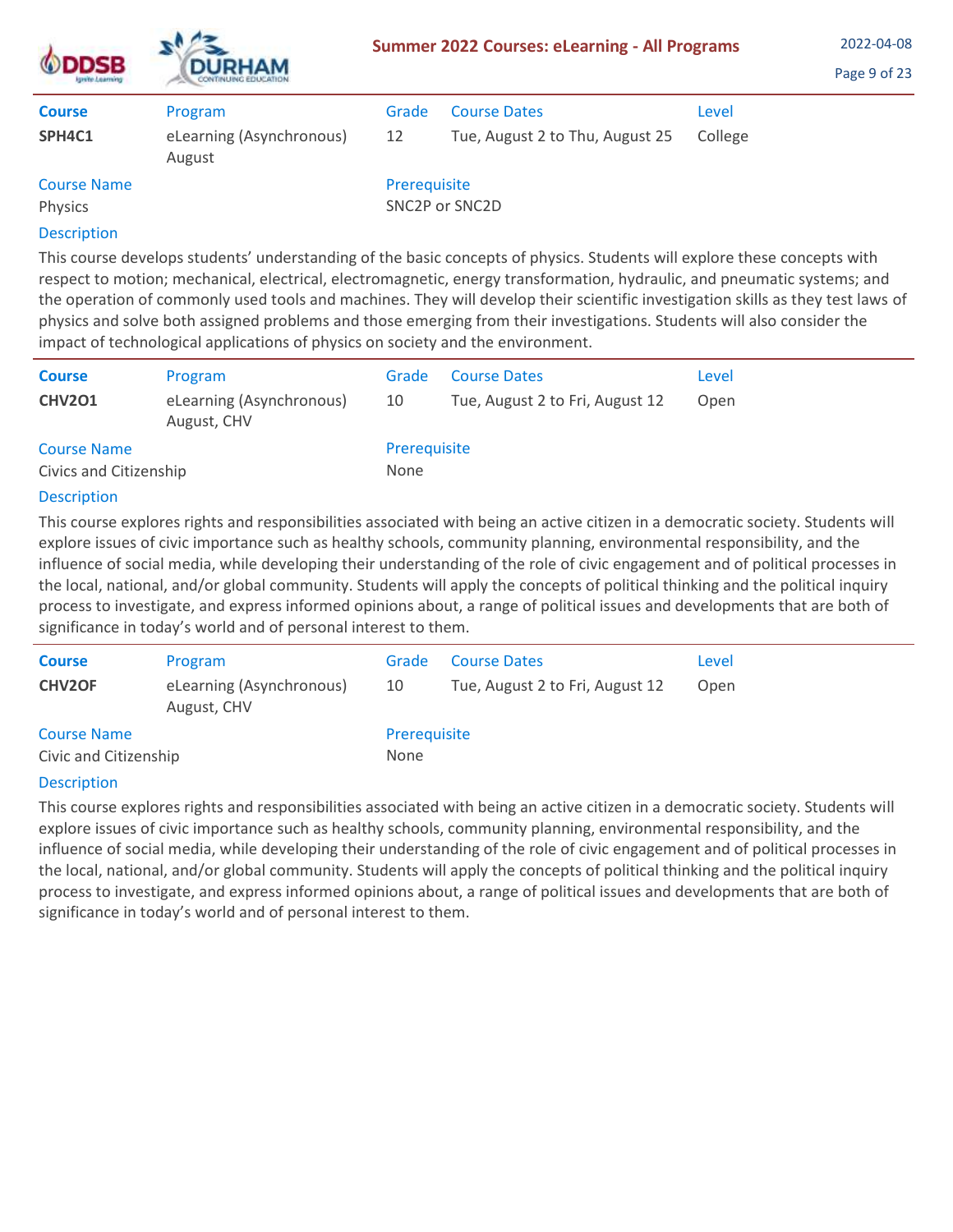| <b>NDDSB</b> | <b>DURHAM</b><br>TINUING EDUCATION |
|--------------|------------------------------------|

| <b>Course</b><br><b>GLC201</b>       | Program<br>eLearning (Asynchronous)<br>August, GLC | Grade<br>10          | <b>Course Dates</b><br>Mon, August 15 to Thu, August<br>25 | Level<br>Open |
|--------------------------------------|----------------------------------------------------|----------------------|------------------------------------------------------------|---------------|
| <b>Course Name</b><br>Career Studies |                                                    | Prerequisite<br>None |                                                            |               |

This course gives students the opportunity to develop the skills, knowledge, and habits that will support them in their education and career/life planning. Students will learn about global work trends, and seek opportunities within the school and community to expand and strengthen their transferable skills and their ability to adapt to the changing world of work. On the basis of exploration, reflective practice, and decision-making processes, students will make connections between their skills, interests, and values and their postsecondary options, whether in apprenticeship training, college, community living, university, or the workplace. They will set goals and create a plan for their first postsecondary year. As part of their preparation for the future, they will learn about personal financial management – including the variety of saving and borrowing tools available to them and how to use them to their advantage – and develop a budget for their first year after secondary school.

| <b>Course</b>                        | Program                                 | Grade                | <b>Course Dates</b>                 | Level |
|--------------------------------------|-----------------------------------------|----------------------|-------------------------------------|-------|
| GLC2OF                               | eLearning (Asynchronous)<br>August, GLC | 10                   | Mon, August 15 to Thu, August<br>25 | Open  |
| <b>Course Name</b><br>Career Studies |                                         | Prerequisite<br>None |                                     |       |

#### Description

This course gives students the opportunity to develop the skills, knowledge, and habits that will support them in their education and career/life planning. Students will learn about global work trends, and seek opportunities within the school and community to expand and strengthen their transferable skills and their ability to adapt to the changing world of work. On the basis of exploration, reflective practice, and decision-making processes, students will make connections between their skills, interests, and values and their postsecondary options, whether in apprenticeship training, college, community living, university, or the workplace. They will set goals and create a plan for their first postsecondary year. As part of their preparation for the future, they will learn about personal financial management – including the variety of saving and borrowing tools available to them and how to use them to their advantage – and develop a budget for their first year after secondary school.

| <b>Course</b>      | Program                              | Grade        | <b>Course Dates</b>           | Level   |
|--------------------|--------------------------------------|--------------|-------------------------------|---------|
| ENG4C1             | eLearning (Asynchronous)<br>Extended | 12           | Wed, July 6 to Thu, August 25 | College |
| <b>Course Name</b> |                                      | Prerequisite |                               |         |
| English            |                                      | ENG3C        |                               |         |
|                    |                                      |              |                               |         |

## **Description**

This course emphasizes the consolidation of literacy, communication, and critical and creative thinking skills necessary for success in academic and daily life. Students will analyse a variety of informational and graphic texts, as well as literary texts from various countries and cultures, and create oral, written, and media texts in a variety of forms for practical and academic purposes. An important focus will be on using language with precision and clarity and developing greater control in writing. The course is intended to prepare students for college or the workplace.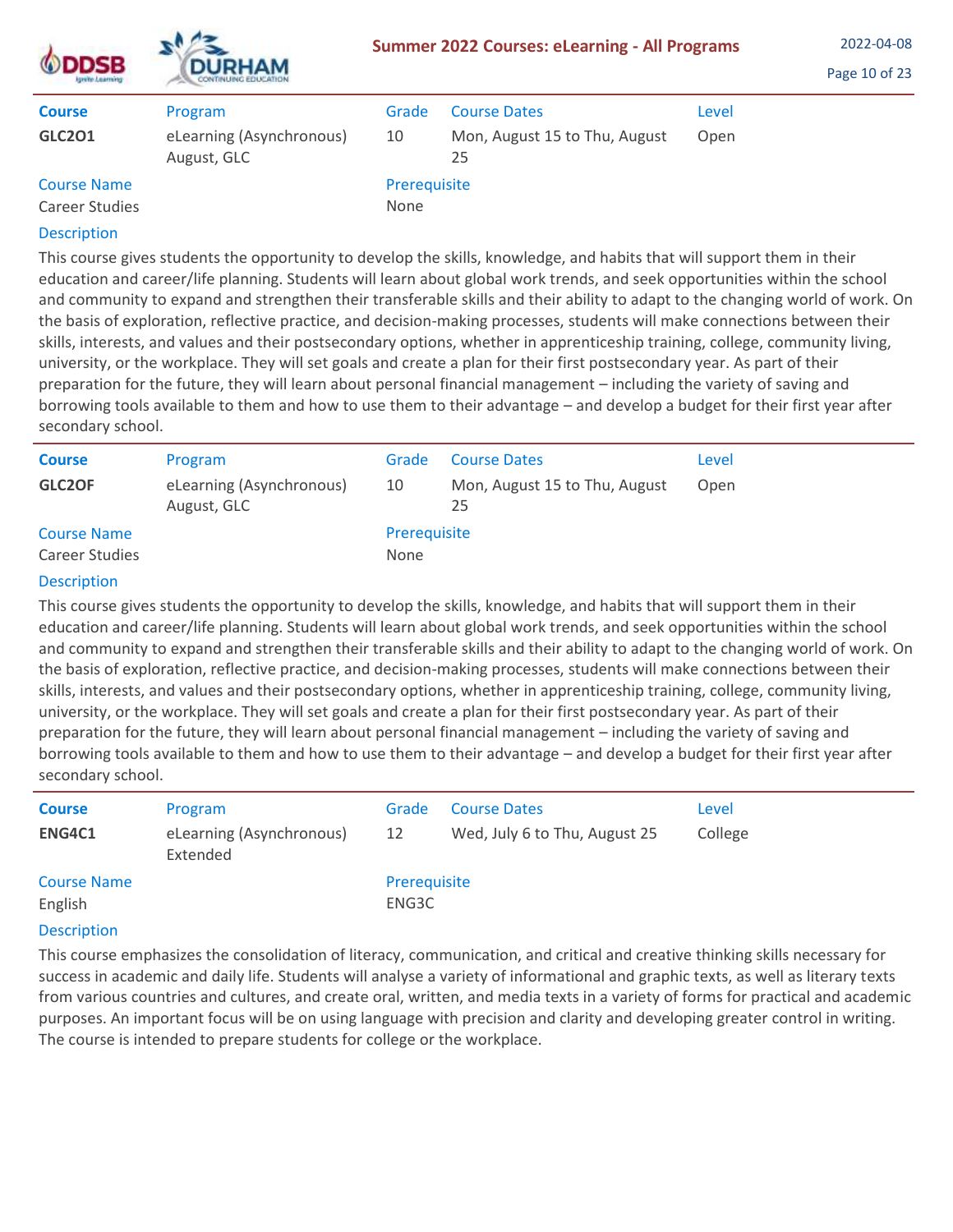| <b>ODDSB</b><br>Ignite Learning | <b>DURHAM</b><br>CONTINUING EDUCATION | <b>Summer 2022 Courses: eLearning - All Programs</b> | 2022-04-08<br>Page 11 of 23   |            |  |
|---------------------------------|---------------------------------------|------------------------------------------------------|-------------------------------|------------|--|
| <b>Course</b>                   | Program                               | Grade                                                | <b>Course Dates</b>           | Level      |  |
| ENG4U1                          | eLearning (Asynchronous)<br>Extended  | 12                                                   | Wed, July 6 to Thu, August 25 | University |  |
| <b>Course Name</b><br>English   |                                       | Prerequisite<br>ENG3U                                |                               |            |  |
|                                 |                                       |                                                      |                               |            |  |

 $\mathbf{A}$ 

This course emphasizes the consolidation of the literacy, communication, and critical and creative thinking skills necessary for success in academic and daily life. Students will analyse a range of challenging literary texts from various periods, countries, and cultures; interpret and evaluate informational and graphic texts; and create oral, written, and media texts in a variety of forms. An important focus will be on using academic language coherently and confidently, selecting the reading strategies best suited to particular texts and particular purposes for reading, and developing greater control in writing. The course is intended to prepare students for university, college, or the workplace.

| <b>Course</b>                       | Program                          | Grade        | <b>Course Dates</b>                                                                                                     | Level              |  |  |
|-------------------------------------|----------------------------------|--------------|-------------------------------------------------------------------------------------------------------------------------|--------------------|--|--|
| BBB4M1                              | eLearning (Asynchronous)<br>July | 12           | Wed, July 6 to Fri, July 29                                                                                             | College/University |  |  |
| <b>Course Name</b>                  |                                  | Prerequisite |                                                                                                                         |                    |  |  |
| International Business Fundamentals |                                  | None         |                                                                                                                         |                    |  |  |
| <b>Description</b>                  |                                  |              |                                                                                                                         |                    |  |  |
|                                     |                                  |              | This sampa spanidas as anasiam af tha impantosa af interpretional husicas and tuade in the adoladal according and ambas |                    |  |  |

This course provides an overview of the importance of international business and trade in the global economy and explores the factors that influence success in international markets. Students will learn about the techniques and strategies associated with marketing, distribution, and managing international business effectively.This course prepares students for postsecondary programs in business, including international business, marketing, and management.

| <b>Course</b>                                             | Program                          | Grade                | <b>Course Dates</b>         | Level    |
|-----------------------------------------------------------|----------------------------------|----------------------|-----------------------------|----------|
| CGC1D1                                                    | eLearning (Asynchronous)<br>July | 9                    | Wed, July 6 to Fri, July 29 | Academic |
| <b>Course Name</b><br><b>Issues in Canadian Geography</b> |                                  | Prerequisite<br>None |                             |          |

# Description

This course examines interrelationships within and between Canada's natural and human systems and how these systems interconnect with those in other parts of the world. Students will explore environmental, economic, and social geographic issues relating to topics such as transportation options, energy choices, and urban development. Students will apply the concepts of geographic thinking and the geographic inquiry process, including spatial technologies, to investigate various geographic issues and to develop possible approaches for making Canada a more sustainable place in which to live.

| <b>Course</b>                       | Program                          | Grade               | <b>Course Dates</b>         | Level   |  |
|-------------------------------------|----------------------------------|---------------------|-----------------------------|---------|--|
| CGC1P1                              | eLearning (Asynchronous)<br>July | 9                   | Wed, July 6 to Fri, July 29 | Applied |  |
| <b>Course Name</b>                  |                                  | <b>Prerequisite</b> |                             |         |  |
| <b>Issues in Canadian Geography</b> |                                  | <b>None</b>         |                             |         |  |
|                                     |                                  |                     |                             |         |  |

# **Description**

This course focuses on current geographic issues that affect Canadians. Students will draw on their personal and everyday experiences as they explore issues relating to food and water supplies, competing land uses, interactions with the natural environment, and other topics relevant to sustainable living in Canada. They will also develop an awareness that issues that affect their lives in Canada are interconnected with issues in other parts of the world. Throughout the course, students will use the concepts of geographic thinking, the geographic inquiry process, and spatial technologies to guide and support their investigations.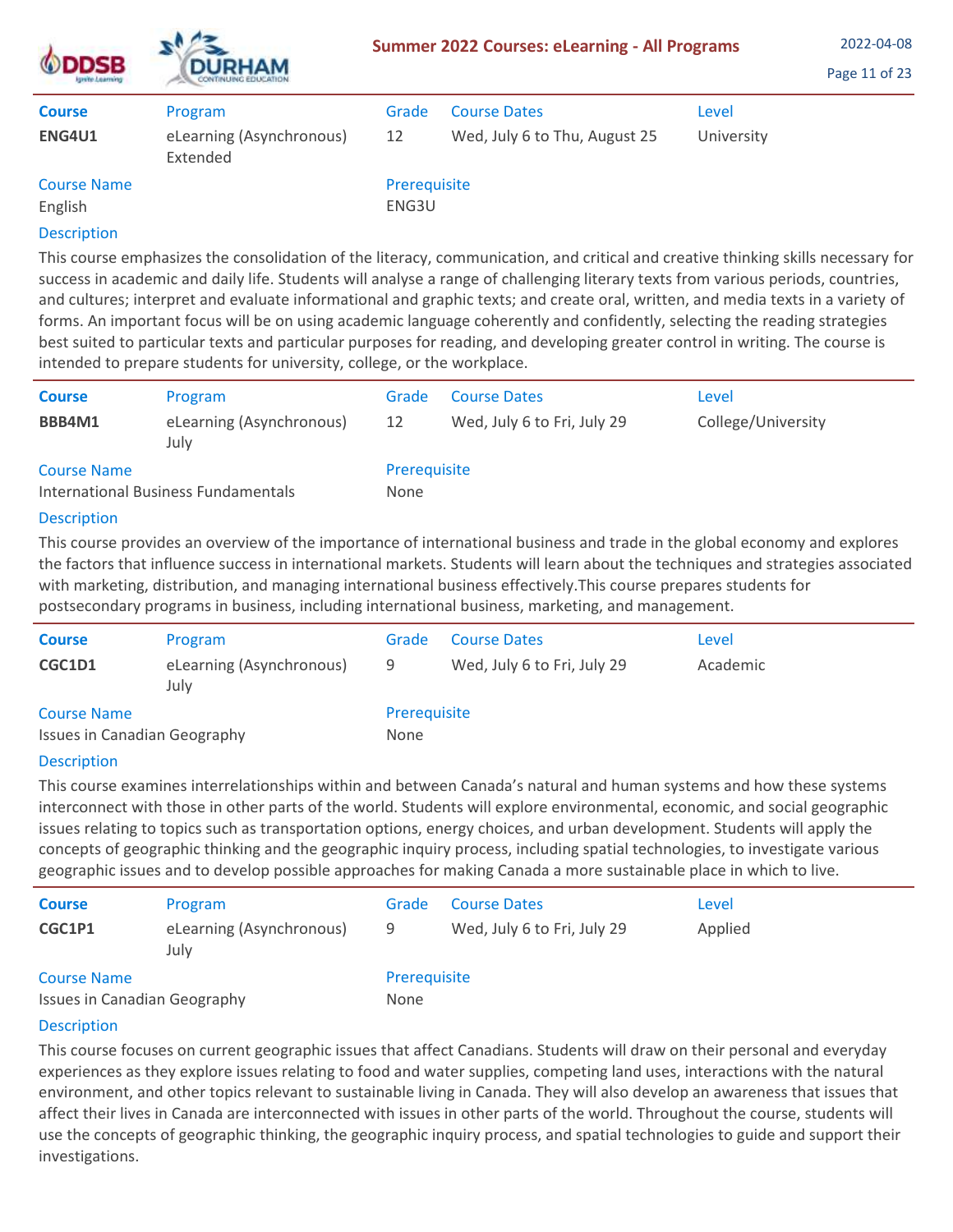| <b>DSB</b><br>grate Learning                     | <b>DURHAM</b><br><b>CONTINUING EDUCATION</b> |                      | <b>Summer 2022 Courses: eLearning - All Programs</b> |                   | 2022-04-08<br>Page 12 of 23 |
|--------------------------------------------------|----------------------------------------------|----------------------|------------------------------------------------------|-------------------|-----------------------------|
| <b>Course</b><br>CHC2D1                          | Program<br>eLearning (Asynchronous)<br>July  | Grade<br>10          | <b>Course Dates</b><br>Wed, July 6 to Fri, July 29   | Level<br>Academic |                             |
| <b>Course Name</b><br>Canadian History since WW1 |                                              | Prerequisite<br>None |                                                      |                   |                             |

This course explores social, economic, and political developments and events and their impact on the lives of different individuals, groups, and communities, including First Nations, Métis, and Inuit individuals and communities, in Canada since 1914. Students will examine the role of conflict and cooperation in Canadian society, Canada's evolving role within the global community, and the impact of various individuals, organizations, and events on identities, citizenship, and heritage in Canada. Students will develop an understanding of some of the political developments and government policies that have had a lasting impact on First Nations, Métis, and Inuit individuals and communities. They will develop their ability to apply the concepts of historical thinking and the historical inquiry process, including the interpretation and analysis of evidence, when investigating key issues and events in Canadian history since 1914.

| <b>Course</b><br>CHC2P1                          | Program<br>eLearning (Asynchronous)<br>July | Grade<br>10          | <b>Course Dates</b><br>Wed, July 6 to Fri, July 29 | Level<br>Applied |
|--------------------------------------------------|---------------------------------------------|----------------------|----------------------------------------------------|------------------|
| <b>Course Name</b><br>Canadian History since WW1 |                                             | Prerequisite<br>None |                                                    |                  |

# Description

This course focuses on the social context of historical developments and events and how they have affected the lives of people in Canada, including First Nations, Métis, and Inuit individuals and communities, since 1914. Students will explore interactions between various communities in Canada as well as contributions of individuals and groups to heritage and identities in Canada. Students will develop an understanding of some key political developments and government policies that have had an impact on First Nations, Métis, and Inuit individuals and communities. They will develop their ability to apply the concepts of historical thinking and the historical inquiry process, including the interpretation and analysis of evidence, when investigating the continuing relevance of historical developments and how they have helped shape communities in present-day Canada.

| <b>Course</b>                         | Program                          | Grade        | <b>Course Dates</b>         | Level    |
|---------------------------------------|----------------------------------|--------------|-----------------------------|----------|
| ENG1D1                                | eLearning (Asynchronous)<br>July | 9            | Wed, July 6 to Fri, July 29 | Academic |
| <b>Course Name</b>                    |                                  | Prerequisite |                             |          |
| English                               |                                  | None         |                             |          |
| and the second contract of the second |                                  |              |                             |          |

## **Description**

This course is designed to develop the oral communication, reading, writing, and media literacy skills that students need for success in their secondary school academic programs and in their daily lives. Students will analyse literary texts from contemporary and historical periods, interpret informational and graphic texts, and create oral, written, and media texts in a variety of forms. An important focus will be on the use of strategies that contribute to effective communication. The course is intended to prepare students for the Grade 10 academic English course, which leads to university or college preparation courses in Grades 11 and 12.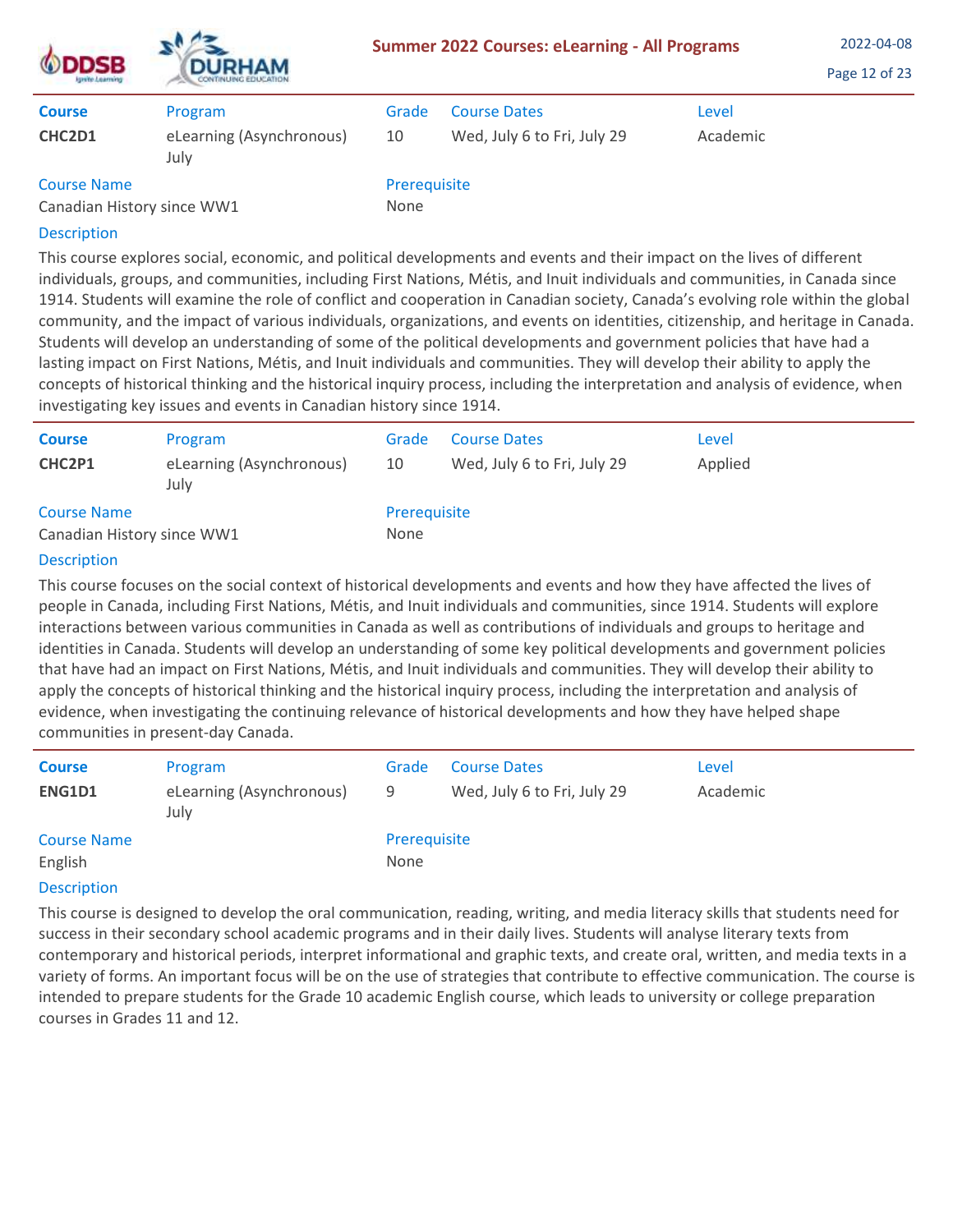| <b>DSB</b><br>Ignite Learning | <b>DURHAM</b><br><b>CONTINUING EDUCATION</b> | <b>Summer 2022 Courses: eLearning - All Programs</b> |                                                    |                  | 2022-04-08<br>Page 13 of 23 |
|-------------------------------|----------------------------------------------|------------------------------------------------------|----------------------------------------------------|------------------|-----------------------------|
| <b>Course</b><br>ENG1P1       | Program<br>eLearning (Asynchronous)<br>July  | Grade<br>9                                           | <b>Course Dates</b><br>Wed, July 6 to Fri, July 29 | Level<br>Applied |                             |
| <b>Course Name</b><br>English |                                              | Prerequisite<br>None                                 |                                                    |                  |                             |

This course is designed to develop the key oral communication, reading, writing, and media literacy skills students need for success in secondary school and daily life. Students will read, interpret, and create a variety of informational, literary, and graphic texts. An important focus will be on identifying and using appropriate strategies and processes to improve students' comprehension of texts and to help them communicate clearly and effectively. The course is intended to prepare students for the Grade 10 applied English course, which leads to college or workplace preparation courses in Grades 11 and 12.

| <b>Course</b>                 | Program                          | Grade                 | <b>Course Dates</b>         | Level    |
|-------------------------------|----------------------------------|-----------------------|-----------------------------|----------|
| ENG2D1                        | eLearning (Asynchronous)<br>July | 10                    | Wed, July 6 to Fri, July 29 | Academic |
| <b>Course Name</b><br>English |                                  | Prerequisite<br>ENG1D |                             |          |

## Description

This course is designed to extend the range of oral communication, reading, writing, and media literacy skills that students need for success in their secondary school academic programs and in their daily lives. Students will analyse literary texts from contemporary and historical periods, interpret and evaluate informational and graphic texts, and create oral, written, and media texts in a variety of forms. An important focus will be on the selective use of strategies that contribute to effective communication. This course is intended to prepare students for the compulsory Grade 11 university or college preparation course.

| <b>Course</b>      | Program                          | Grade        | <b>Course Dates</b>         | Level   |
|--------------------|----------------------------------|--------------|-----------------------------|---------|
| ENG2P1             | eLearning (Asynchronous)<br>July | 10           | Wed, July 6 to Fri, July 29 | Applied |
| <b>Course Name</b> |                                  | Prerequisite |                             |         |
| English            |                                  |              | <b>ENG1P or ENG1D</b>       |         |
|                    |                                  |              |                             |         |

## **Description**

This course is designed to extend the range of oral communication, reading, writing, and media literacy skills that students need for success in secondary school and daily life. Students will study and create a variety of informational, literary, and graphic texts. An important focus will be on the consolidation of strategies and processes that help students interpret texts and communicate clearly and effectively. This course is intended to prepare students for the compulsory Grade 11 college or workplace preparation course.

| <b>Course</b><br>ENG4C1       | Program<br>eLearning (Asynchronous)<br>July | Grade<br>12           | <b>Course Dates</b><br>Wed, July 6 to Fri, July 29 | Level<br>College |
|-------------------------------|---------------------------------------------|-----------------------|----------------------------------------------------|------------------|
| <b>Course Name</b><br>English |                                             | Prerequisite<br>ENG3C |                                                    |                  |

## **Description**

This course emphasizes the consolidation of literacy, communication, and critical and creative thinking skills necessary for success in academic and daily life. Students will analyse a variety of informational and graphic texts, as well as literary texts from various countries and cultures, and create oral, written, and media texts in a variety of forms for practical and academic purposes. An important focus will be on using language with precision and clarity and developing greater control in writing. The course is intended to prepare students for college or the workplace.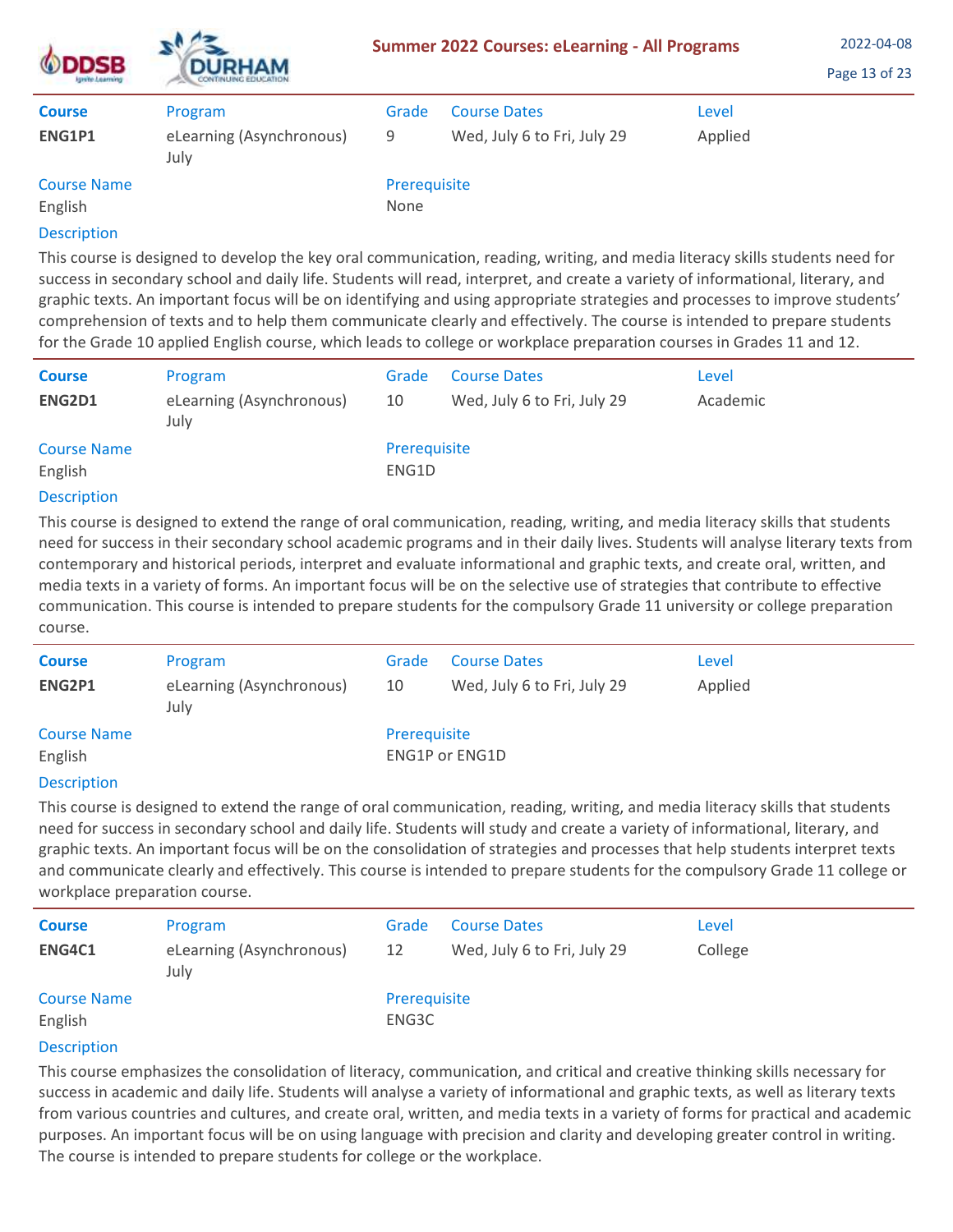| <b>ODDSB</b><br><b>Ignite Learning</b> | <b>DURHAM</b><br>CONTINUING EDUCATION.      |                       | <b>Summer 2022 Courses: eLearning - All Programs</b> |                     | 2022-04-08<br>Page 14 of 23 |
|----------------------------------------|---------------------------------------------|-----------------------|------------------------------------------------------|---------------------|-----------------------------|
| <b>Course</b><br><b>ENG4U1</b>         | Program<br>eLearning (Asynchronous)<br>July | Grade<br>12           | <b>Course Dates</b><br>Wed, July 6 to Fri, July 29   | Level<br>University |                             |
| <b>Course Name</b><br>English          |                                             | Prerequisite<br>ENG3U |                                                      |                     |                             |

 $\mathbf{A}$ 

This course emphasizes the consolidation of the literacy, communication, and critical and creative thinking skills necessary for success in academic and daily life. Students will analyse a range of challenging literary texts from various periods, countries, and cultures; interpret and evaluate informational and graphic texts; and create oral, written, and media texts in a variety of forms. An important focus will be on using academic language coherently and confidently, selecting the reading strategies best suited to particular texts and particular purposes for reading, and developing greater control in writing. The course is intended to prepare students for university, college, or the workplace.

| <b>Course</b>        | Program                          | Grade                                                                                                                                | <b>Course Dates</b>         | Level              |
|----------------------|----------------------------------|--------------------------------------------------------------------------------------------------------------------------------------|-----------------------------|--------------------|
| HNB4M1               | eLearning (Asynchronous)<br>July | 12                                                                                                                                   | Wed, July 6 to Fri, July 29 | College/University |
| <b>Course Name</b>   |                                  | Prerequisite                                                                                                                         |                             |                    |
| The World of Fashion |                                  | Any university or university/college preparation course in social sciences<br>and humanities, English, or Canadian and world studies |                             |                    |

## **Description**

This course gives students the opportunity to explore the world of fashion. Students will learn how to create a fashion product using various tools, techniques, and technologies while developing their practical skills. Students will learn about various factors that affect the global fashion industry, the needs of specialized markets, and the impact of fibre and fabric production and care. In addition, they will learn about social and historical influences on fashion. Students will apply research skills when investigating aspects of the fashion world.

| <b>Course</b><br>HSC4M1              | Program<br>eLearning (Asynchronous)<br>July | Grade<br>12                                                                                                                                                    | <b>Course Dates</b><br>Wed, July 6 to Fri, July 29 | Level<br>College/University |
|--------------------------------------|---------------------------------------------|----------------------------------------------------------------------------------------------------------------------------------------------------------------|----------------------------------------------------|-----------------------------|
| <b>Course Name</b><br>World Cultures |                                             | Prerequisite<br>Any university, college, or university/college preparation course in social<br>sciences and humanities, English, or Canadian and world studies |                                                    |                             |

## Description

This course examines the nature of culture; how cultural identities are acquired, maintained, and transformed; and theories used to analyse cultures. Students will explore world cultures, with an emphasis on the analysis of religious and spiritual beliefs, art forms, and philosophy. They will study the contributions and influence of a range of cultural groups and will critically analyse issues facing ethnocultural groups within Canada and around the world. Students will develop and apply research skills and will design and implement a social action initiative relating to cultural diversity.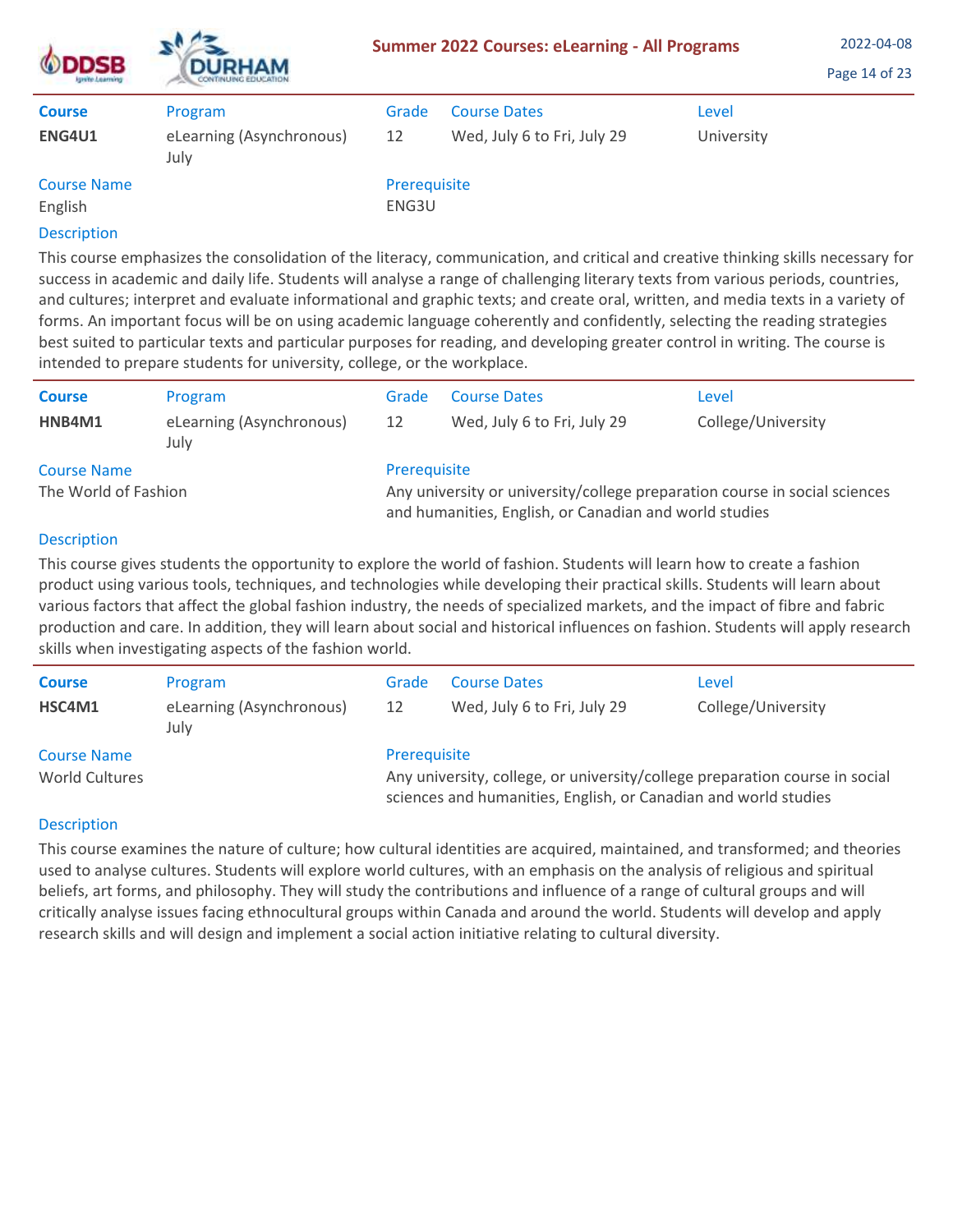| <b>ODDSB</b><br><b>ISTURO LIGATIONS</b> | <b>DURHAM</b><br><b>CONTINUING EDUCATION</b><br>Program<br>eLearning (Asynchronous)<br>July | <b>Summer 2022 Courses: eLearning - All Programs</b> | 2022-04-08<br>Page 15 of 23                        |                  |  |
|-----------------------------------------|---------------------------------------------------------------------------------------------|------------------------------------------------------|----------------------------------------------------|------------------|--|
| <b>Course</b><br><b>HSP3C1</b>          |                                                                                             | Grade<br>11                                          | <b>Course Dates</b><br>Wed, July 6 to Fri, July 29 | Level<br>College |  |
| <b>Course Name</b>                      |                                                                                             | Prerequisite                                         |                                                    |                  |  |

Introduction to Anthropology, Psychology and Sociology

# **Description**

This course introduces students to theories, questions, and issues related to anthropology, psychology, and sociology. Students learn about approaches and research methods used by social scientists. Students will be given opportunities to apply theories from a variety of perspectives, to conduct social science research, and to become familiar with current issues within the three disciplines.

| <b>Course</b> | Program                          | Grade        | <b>Course Dates</b>         | Level      |
|---------------|----------------------------------|--------------|-----------------------------|------------|
| HSP3U1        | eLearning (Asynchronous)<br>July | 11           | Wed, July 6 to Fri, July 29 | University |
| Course Name   |                                  | Prerequisite |                             |            |

The Grade 10 academic course in English, or the Grade 10 academic history

# Course Name

# Prerequisite

None

Introduction to Anthropology, Psychology and Sociology

# Description

This course provides students with opportunities to think critically about theories, questions, and issues related to anthropology, psychology, and sociology. Students will develop an understanding of the approaches and research methods used by social scientists. They will be given opportunities to explore theories from a variety of perspectives, to conduct social science research, and to become familiar with current thinking on a range of issues within the three disciplines.

course (Canadian and world studies)

| <b>Course</b><br>MAP4C1 | Program<br>eLearning (Asynchronous)<br>July | Grade<br>12  | <b>Course Dates</b><br>Wed, July 6 to Fri, July 29 | Level<br>College |
|-------------------------|---------------------------------------------|--------------|----------------------------------------------------|------------------|
| <b>Course Name</b>      | <b>Foundations for College Mathematics</b>  | Prerequisite | MBF3C or MCF3M                                     |                  |

# **Description**

This course enables students to broaden their understanding of real-world applications of mathematics. Students will analyse data using statistical methods; solve problems involving applications of geometry and trigonometry; solve financial problems connected with annuities, budgets, and renting or owning accommodation; simplify expressions; and solve equations. Students will reason mathematically and communicate their thinking as they solve multi-step problems. This course prepares students for college programs in areas such as business, health sciences, and human services, and for certain skilled trades.

| <b>Course</b>      | Program                                    | Grade                              | <b>Course Dates</b>         | Level   |
|--------------------|--------------------------------------------|------------------------------------|-----------------------------|---------|
| MBF3C1             | eLearning (Asynchronous)<br>July           | 11                                 | Wed, July 6 to Fri, July 29 | College |
| <b>Course Name</b> | <b>Foundations for College Mathematics</b> | Prerequisite<br>MFM <sub>2</sub> P |                             |         |

# Description

This course enables students to broaden their understanding of mathematics as a problemsolving tool in the real world. Students will extend their understanding of quadratic relations; investigate situations involving exponential growth; solve problems involving compound interest; solve financial problems connected with vehicle ownership; develop their ability to reason by collecting, analysing, and evaluating data involving one variable; connect probability and statistics; and solve problems in geometry and trigonometry. Students will consolidate their mathematical skills as they solve problems and communicate their thinking.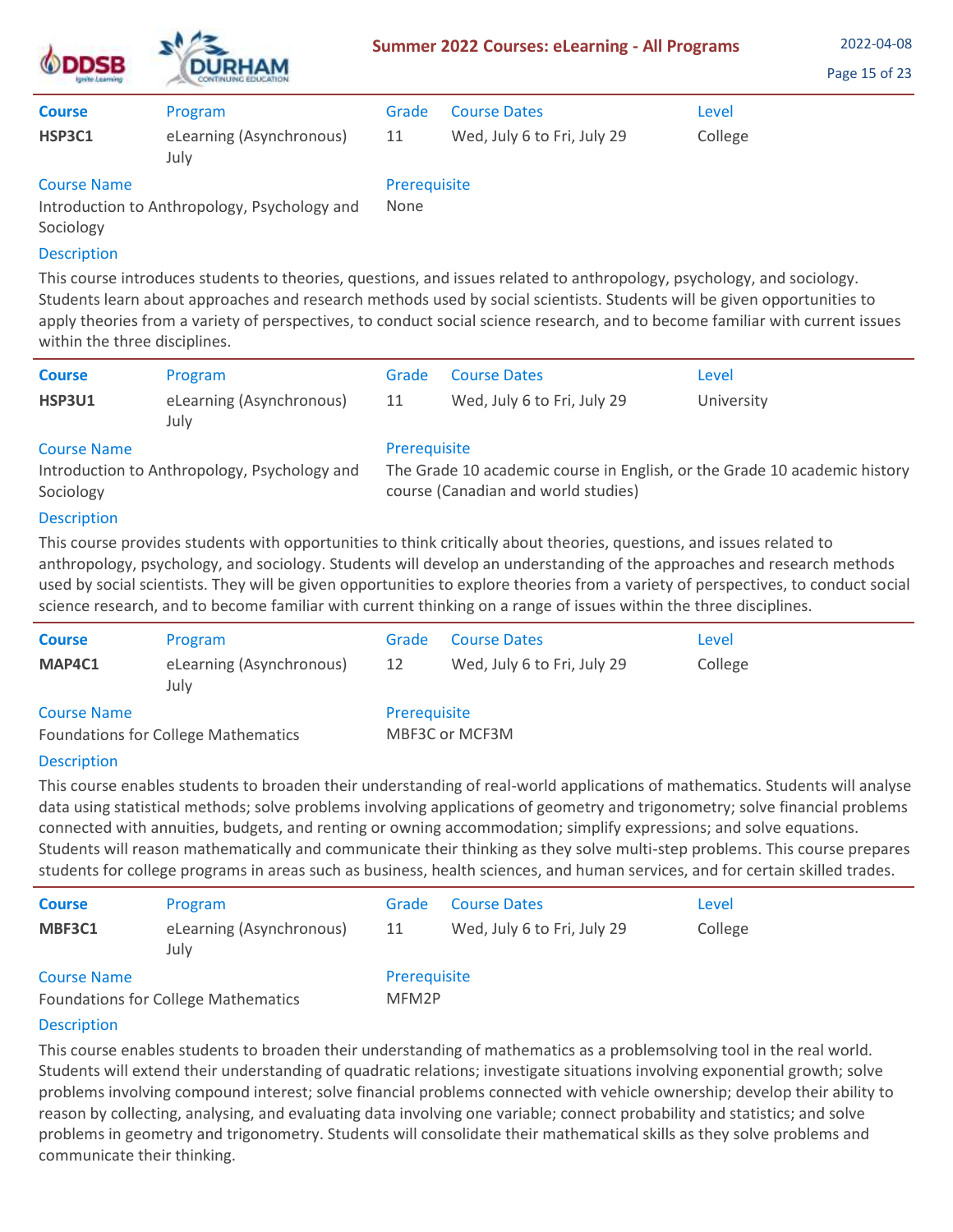| <b>ODDSB</b><br>Ignite Learning                         | <b>DURHAM</b><br><b>CONTINUING EDUCATION</b> |                                | 2022-04-08<br><b>Summer 2022 Courses: eLearning - All Programs</b><br>Page 16 of 23 |                    |
|---------------------------------------------------------|----------------------------------------------|--------------------------------|-------------------------------------------------------------------------------------|--------------------|
| <b>Course</b>                                           | Program                                      | Grade                          | <b>Course Dates</b>                                                                 | Level              |
| MCF3M1                                                  | eLearning (Asynchronous)<br>July             | 11                             | Wed, July 6 to Fri, July 29                                                         | College/University |
| <b>Course Name</b><br><b>Functions and Applications</b> |                                              | Prerequisite<br>MFM2P or MPM2D |                                                                                     |                    |

This course introduces basic features of the function by extending students' experiences with quadratic relations. It focuses on quadratic, trigonometric, and exponential functions and their use in modelling real-world situations. Students will represent functions numerically, graphically, and algebraically; simplify expressions; solve equations; and solve problems relating to applications. Students will reason mathematically and communicate their thinking as they solve multi-step problems.

| <b>Course</b><br>MCR3U1                | Program<br>eLearning (Asynchronous)<br>July | Grade<br>11           | <b>Course Dates</b><br>Wed, July 6 to Fri, July 29 | Level<br>University |
|----------------------------------------|---------------------------------------------|-----------------------|----------------------------------------------------|---------------------|
| <b>Course Name</b><br><b>Functions</b> |                                             | Prerequisite<br>MFM2D |                                                    |                     |

## Description

This course introduces the mathematical concept of the function by extending students' experiences with linear and quadratic relations. Students will investigate properties of discrete and continuous functions, including trigonometric and exponential functions; represent functions numerically, algebraically, and graphically; solve problems involving applications of functions; investigate inverse functions; and develop facility in determining equivalent algebraic expressions. Students will reason mathematically and communicate their thinking as they solve multi-step problems.

| <b>Course</b>                                     | Program                          | Grade        | <b>Course Dates</b>                                          | Level      |
|---------------------------------------------------|----------------------------------|--------------|--------------------------------------------------------------|------------|
| MCV4U1                                            | eLearning (Asynchronous)<br>July | 12           | Wed, July 6 to Fri, July 29                                  | University |
| <b>Course Name</b><br><b>Calculus and Vectors</b> |                                  | Prerequisite | MCR3U and MHF4U. Note: MHF4U may be taked as a co-requisite. |            |

## **Description**

This course builds on students' previous experience with functions and their developing understanding of rates of change. Students will solve problems involving geometric and algebraic representations of vectors and representations of lines and planes in threedimensional space; broaden their understanding of rates of change to include the derivatives of polynomial, sinusoidal, exponential, rational, and radical functions; and apply these concepts and skills to the modelling of real-world relationships. Students will also refine their use of the mathematical processes necessary for success in senior mathematics. This course is intended for students who choose to pursue careers in fields such as science, engineering, economics, and some areas of business, including those students who will be required to take a university-level calculus, linear algebra, or physics course.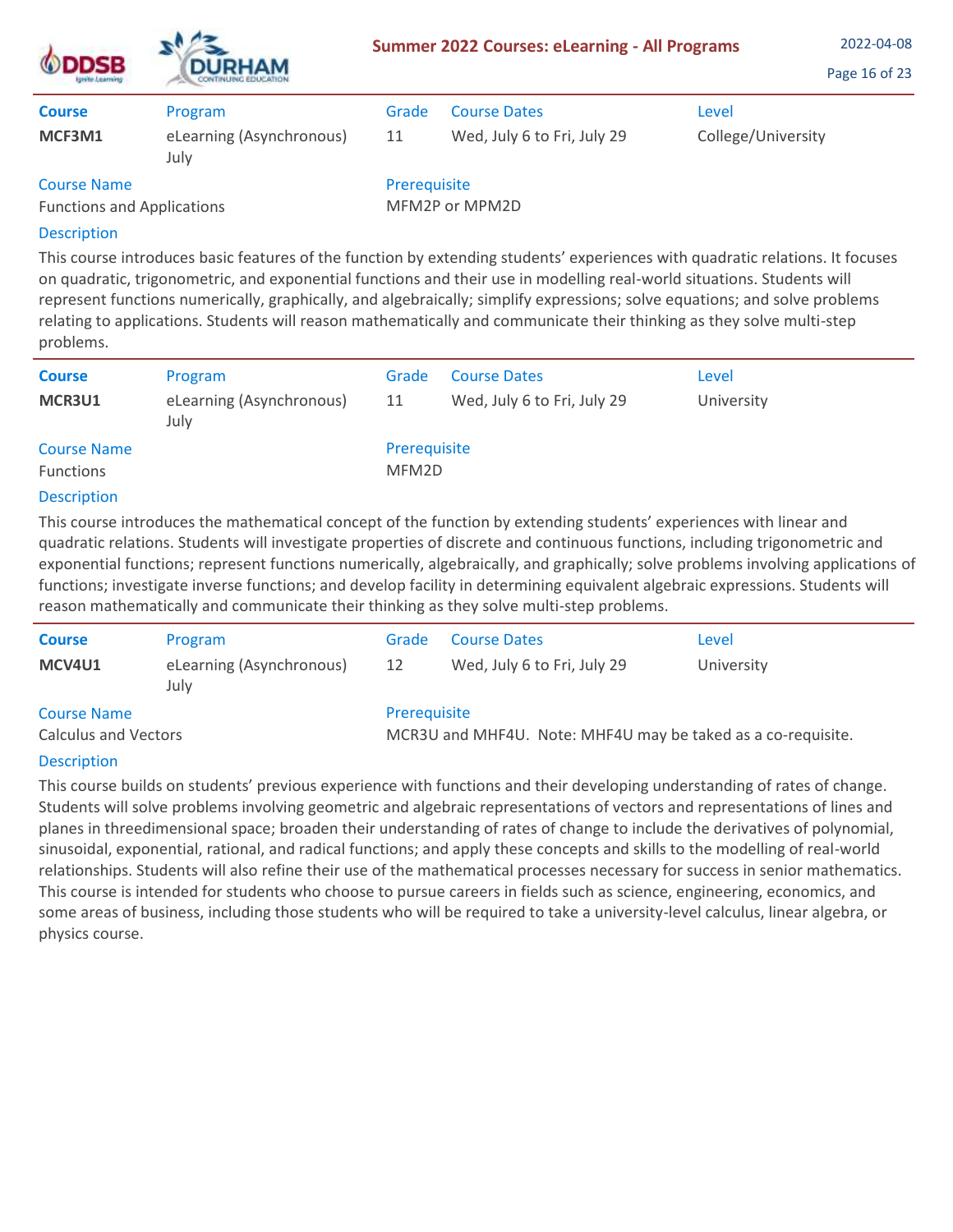| <b>ODDSB</b><br><b>Ignite Learning</b> | <b>DURHAM</b>                    | <b>Summer 2022 Courses: eLearning - All Programs</b> | 2022-04-08<br>Page 17 of 23 |            |  |
|----------------------------------------|----------------------------------|------------------------------------------------------|-----------------------------|------------|--|
| <b>Course</b>                          | Program                          | Grade                                                | <b>Course Dates</b>         | Level      |  |
| MDM4U1                                 | eLearning (Asynchronous)<br>July | 12                                                   | Wed, July 6 to Fri, July 29 | University |  |
| <b>Course Name</b>                     | Mathematics of Data Management   | Prerequisite                                         | MCF3M or MCR3U              |            |  |

 $\lambda = -$ 

This course broadens students' understanding of mathematics as it relates to managing data. Students will apply methods for organizing and analysing large amounts of information; solve problems involving probability and statistics; and carry out a culminating investigation that integrates statistical concepts and skills. Students will also refine their use of the mathematical processes necessary for success in senior mathematics. Students planning to enter university programs in business, the social sciences, and the humanities will find this course of particular interest.

| <b>Course</b>                     | Program                          | Grade                                                                                  | <b>Course Dates</b>         | Level   |  |  |
|-----------------------------------|----------------------------------|----------------------------------------------------------------------------------------|-----------------------------|---------|--|--|
| MFM2P1                            | eLearning (Asynchronous)<br>July | 10                                                                                     | Wed, July 6 to Fri, July 29 | Applied |  |  |
| <b>Course Name</b>                |                                  | Prerequisite                                                                           |                             |         |  |  |
| <b>Foundations of Mathematics</b> |                                  | MDM1D (prior to Sep 2021) or MFM1P (prior to Sep 2021) or MTH1W<br>(after Sep 1, 2021) |                             |         |  |  |

## **Description**

This course enables students to consolidate their understanding of linear relations and extend their problem-solving and algebraic skills through investigation, the effective use of technology, and hands-on activities. Students will develop and graph equations in analytic geometry; solve and apply linear systems, using real-life examples; and explore and interpret graphs of quadratic relations. Students will investigate similar triangles, the trigonometry of right triangles, and the measurement of three-dimensional figures. Students will consolidate their mathematical skills as they solve problems and communicate their thinking.

| <b>Course</b><br>MHF4U1                         | Program<br>eLearning (Asynchronous)<br>July | Grade<br>12  | <b>Course Dates</b><br>Wed, July 6 to Fri, July 29 | Level<br>University |
|-------------------------------------------------|---------------------------------------------|--------------|----------------------------------------------------|---------------------|
| <b>Course Name</b><br><b>Advanced Functions</b> |                                             | Prerequisite | MCR3U or MCT4C                                     |                     |

## **Description**

This course extends students' experience with functions. Students will investigate the properties of polynomial, rational, logarithmic, and trigonometric functions; develop techniques for combining functions; broaden their understanding of rates of change; and develop facility in applying these concepts and skills. Students will also refine their use of the mathematical processes necessary for success in senior mathematics. This course is intended both for students taking the Calculus and Vectors course as a prerequisite for a university program and for those wishing to consolidate their understanding of mathematics before proceeding to any one of a variety of university programs.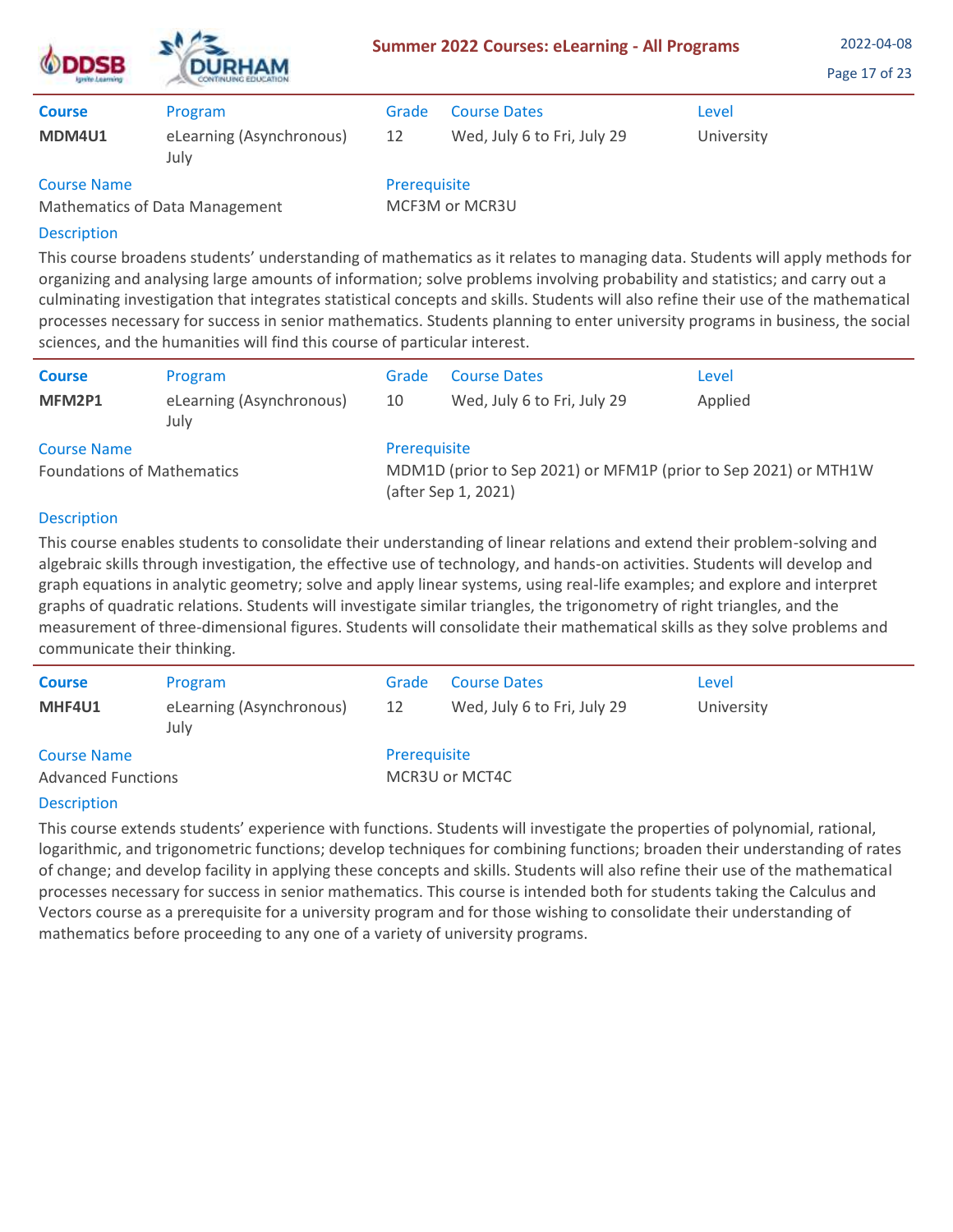| <b>ODDSB</b><br>grete Learning   | <b>DURHAM</b>                    |                                                                                                  | <b>Summer 2022 Courses: eLearning - All Programs</b> |          | 2022-04-08<br>Page 18 of 23 |
|----------------------------------|----------------------------------|--------------------------------------------------------------------------------------------------|------------------------------------------------------|----------|-----------------------------|
| <b>Course</b>                    | Program                          | Grade                                                                                            | <b>Course Dates</b>                                  | Level    |                             |
| MPM2D1                           | eLearning (Asynchronous)<br>July | 10                                                                                               | Wed, July 6 to Fri, July 29                          | Academic |                             |
| <b>Course Name</b>               |                                  | Prerequisite                                                                                     |                                                      |          |                             |
| <b>Principles of Mathematics</b> |                                  | MDM1D (prior to Sep 2021) or MFM1P and MPM1H (prior to Sep 2021) or<br>MTH1W (after Sep 1, 2021) |                                                      |          |                             |

 $\lambda = -$ 

This course enables students to broaden their understanding of relationships and extend their problem-solving and algebraic skills through investigation, the effective use of technology, and abstract reasoning. Students will explore quadratic relations and their applications; solve and apply linear systems; verify properties of geometric figures using analytic geometry; and investigate the trigonometry of right and acute triangles. Students will reason mathematically and communicate their thinking as they solve multi-step problems.

| <b>Course</b>                           | Program                          | Grade          | <b>Course Dates</b>         | Level   |
|-----------------------------------------|----------------------------------|----------------|-----------------------------|---------|
| NBE3C1                                  | eLearning (Asynchronous)<br>July | 11             | Wed, July 6 to Fri, July 29 | College |
| <b>Course Name</b>                      |                                  | Prerequisite   |                             |         |
| English: Contemporary Aboriginal Voices |                                  | ENG2P or ENG2D |                             |         |
| <b>Doccription</b>                      |                                  |                |                             |         |

## **Description**

This course emphasizes the development of literacy, critical thinking, and communication skills through the study of works in English by Aboriginal writers. Students will study the content, form, and style of informational texts and literary and media works, and will develop an appreciation of the wealth and complexity of Aboriginal writing. Students will also write reports, correspondence, and persuasive essays, and analyse the relationship between media forms and audiences. An important focus will be on establishing appropriate voice and using business and technical language with precision and clarity.

| <b>Course</b>      | Program                                 | Grade                 | <b>Course Dates</b>         | Level      |
|--------------------|-----------------------------------------|-----------------------|-----------------------------|------------|
| <b>NBE3U1</b>      | eLearning (Asynchronous)<br>July        | 11                    | Wed, July 6 to Fri, July 29 | University |
| <b>Course Name</b> | English: Contemporary Aboriginal Voices | Prerequisite<br>ENG2D |                             |            |
|                    |                                         |                       |                             |            |

## Description

This course emphasizes the development of literacy, critical thinking, and communication skills through the study of works in English by Aboriginal writers. Through the analysis of literary texts and media works, students will develop an appreciation of the wealth and complexity of Aboriginal writing. Students will also conduct research and analyse the information gathered; write persuasive and literary essays; and analyse the relationship between media forms and audiences. An important focus will be the further development of students' understanding of English-language usage and conventions.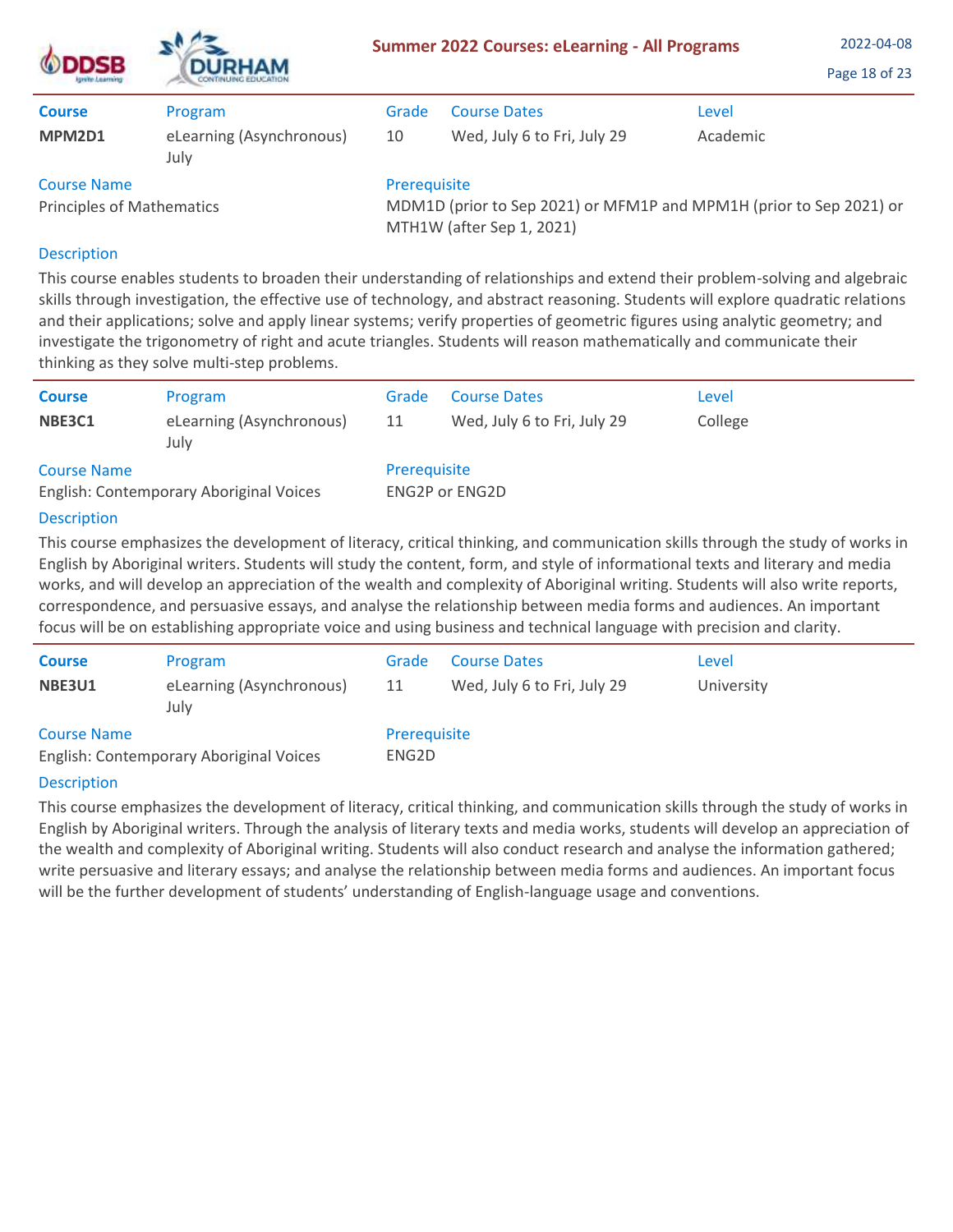|                                                                       | <b>DURHAM</b>                    | <b>Summer 2022 Courses: eLearning - All Programs</b>                                                                                                                                                                                                                                     |                             |       | 2022-04-08<br>Page 19 of 23 |  |
|-----------------------------------------------------------------------|----------------------------------|------------------------------------------------------------------------------------------------------------------------------------------------------------------------------------------------------------------------------------------------------------------------------------------|-----------------------------|-------|-----------------------------|--|
| <b>Course</b>                                                         | Program                          | Grade                                                                                                                                                                                                                                                                                    | <b>Course Dates</b>         | Level |                             |  |
| <b>OLC401</b>                                                         | eLearning (Asynchronous)<br>July | 12                                                                                                                                                                                                                                                                                       | Wed, July 6 to Fri, July 29 | Open  |                             |  |
| <b>Course Name</b><br><b>Ontario Secondary School Literacy Course</b> |                                  | Prerequisite<br>Students who have been eligible to write the OSSLT at least twice and who<br>have been unsuccessful at least once are eligible to take the course.<br>(Students who have already met the literacy requirement for graduation<br>may be eligible to take the course under |                             |       |                             |  |

 $\Delta$ 

This course is designed to help students acquire and demonstrate the cross-curricular literacy skills that are evaluated by the Ontario Secondary School Literacy Test (OSSLT). Students who complete the course successfully will meet the provincial literacy requirement for graduation. Students will read a variety of informational, narrative, and graphic texts and will produce a variety of forms of writing, including summaries, information paragraphs, opinion pieces, and news reports. Students will also maintain and manage a portfolio containing a record of their reading experiences and samples of their writing.

| <b>Course</b><br>PSK4U1                | Program<br>eLearning (Asynchronous)<br>July | Grade<br>Not Fo           | <b>Course Dates</b><br>Wed, July 6 to Fri, July 29 | Level<br>Not Found |
|----------------------------------------|---------------------------------------------|---------------------------|----------------------------------------------------|--------------------|
| <b>Course Name</b><br>Not Found        |                                             | Prerequisite<br>Not Found |                                                    |                    |
| <b>Description</b><br><b>NOT FOUND</b> |                                             |                           |                                                    |                    |
| <b>Course</b>                          | Program                                     | Grade                     | <b>Course Dates</b>                                | Level              |
| <b>SBI3C1</b>                          | eLearning (Asynchronous)<br>July            | 11                        | Wed, July 6 to Fri, July 29                        | College            |
| <b>Course Name</b>                     |                                             | Prerequisite              |                                                    |                    |
| Biology                                |                                             | SNC2P or SNC2D            |                                                    |                    |
| <b>Description</b>                     |                                             |                           |                                                    |                    |

This course focuses on the processes that occur in biological systems. Students will learn concepts and theories as they conduct investigations in the areas of cellular biology, microbiology, genetics, the anatomy of mammals, and the structure of plants and their role in the natural environment. Emphasis will be placed on the practical application of concepts, and on the skills needed for further study in various branches of the life sciences and related fields.

| <b>Course</b>      | Program                          | Grade              | <b>Course Dates</b>         | Level      |
|--------------------|----------------------------------|--------------------|-----------------------------|------------|
| <b>SBI3U1</b>      | eLearning (Asynchronous)<br>July | 11                 | Wed, July 6 to Fri, July 29 | University |
| <b>Course Name</b> |                                  | Prerequisite       |                             |            |
| Biology            |                                  | SNC <sub>2</sub> D |                             |            |
|                    |                                  |                    |                             |            |

## **Description**

This course furthers students' understanding of the processes that occur in biological systems. Students will study theory and conduct investigations in the areas of biodiversity; evolution; genetic processes; the structure and function of animals; and the anatomy, growth, and function of plants. The course focuses on the theoretical aspects of the topics under study, and helps students refine skills related to scientific investigation.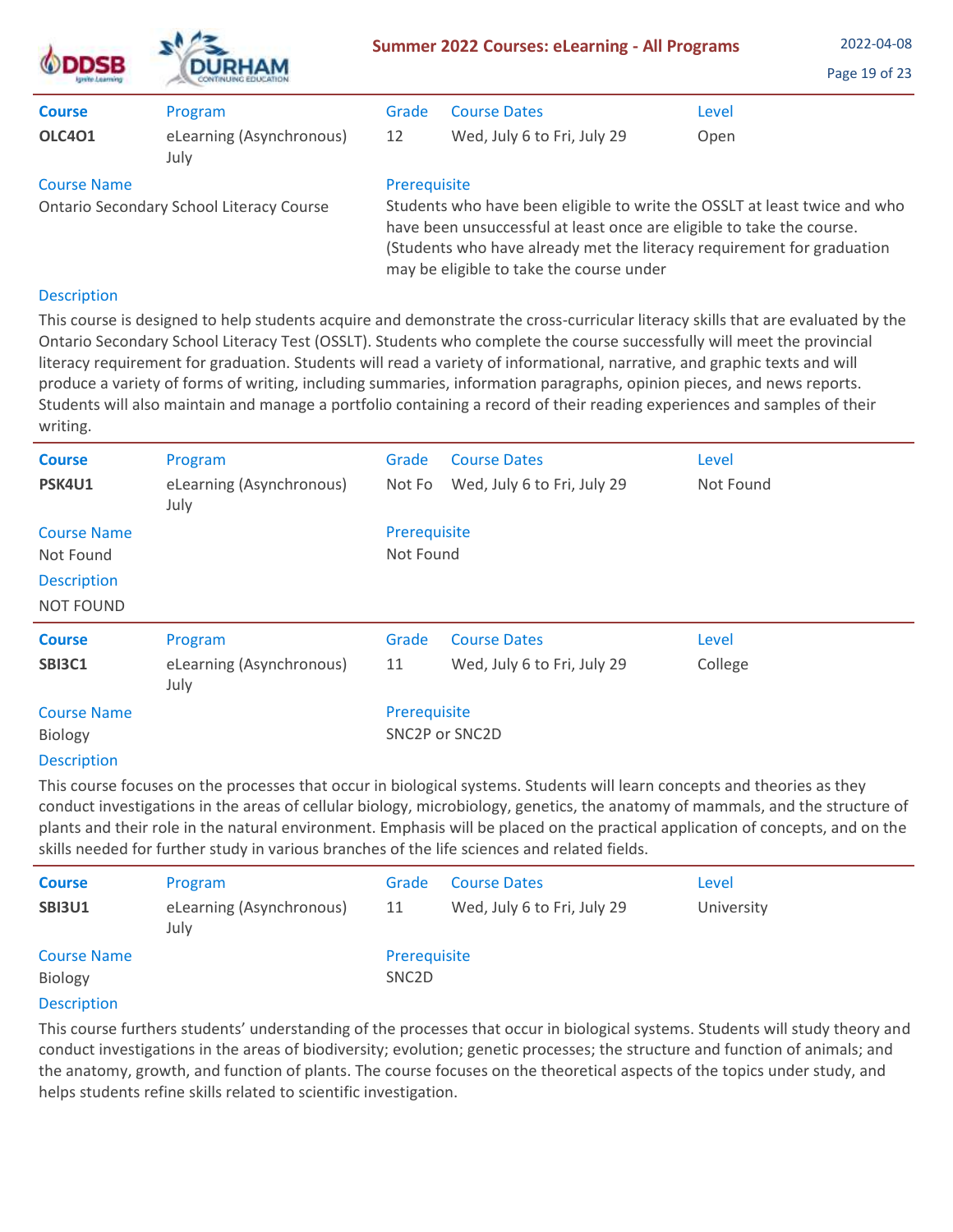| <b>ODDSB</b><br>Ignite Learning | <b>DURHAM</b><br><b>CONTINUING EDUCATION</b> | <b>Summer 2022 Courses: eLearning - All Programs</b> | 2022-04-08<br>Page 20 of 23 |            |  |
|---------------------------------|----------------------------------------------|------------------------------------------------------|-----------------------------|------------|--|
| <b>Course</b>                   | Program                                      | Grade                                                | <b>Course Dates</b>         | Level      |  |
| <b>SBI4U1</b>                   | eLearning (Asynchronous)<br>July             | 12                                                   | Wed, July 6 to Fri, July 29 | University |  |
| <b>Course Name</b><br>Biology   |                                              | Prerequisite<br>SBI3U                                |                             |            |  |

This course provides students with the opportunity for in-depth study of the concepts and processes that occur in biological systems. Students will study theory and conduct investigations in the areas of biochemistry, metabolic processes, molecular genetics, homeostasis, and population dynamics. Emphasis will be placed on the achievement of detailed knowledge and the refinement of skills needed for further study in various branches of the life sciences and related fields.

| <b>Course</b><br>SCH3U1         | Program<br>eLearning (Asynchronous)<br>July | Grade<br>11                        | <b>Course Dates</b><br>Wed, July 6 to Fri, July 29 | Level<br>University |
|---------------------------------|---------------------------------------------|------------------------------------|----------------------------------------------------|---------------------|
| <b>Course Name</b><br>Chemistry |                                             | Prerequisite<br>SNC <sub>2</sub> D |                                                    |                     |
|                                 |                                             |                                    |                                                    |                     |

#### **Description**

This course enables students to deepen their understanding of chemistry through the study of the properties of chemicals and chemical bonds; chemical reactions and quantitative relationships in those reactions; solutions and solubility; and atmospheric chemistry and the behaviour of gases. Students will further develop their analytical skills and investigate the qualitative and quantitative properties of matter, as well as the impact of some common chemical reactions on society and the environment.

| <b>Course</b>      | Program                          | Grade          | <b>Course Dates</b>         | Level   |
|--------------------|----------------------------------|----------------|-----------------------------|---------|
|                    |                                  |                |                             |         |
| SCH4C1             | eLearning (Asynchronous)<br>July | 12             | Wed, July 6 to Fri, July 29 | College |
| <b>Course Name</b> |                                  | Prerequisite   |                             |         |
| Chemistry          |                                  | SNC2P or SNC2D |                             |         |
| <b>Decription</b>  |                                  |                |                             |         |

## **Description**

This course enables students to develop an understanding of chemistry through the study of matter and qualitative analysis, organic chemistry, electrochemistry, chemical calculations, and chemistry as it relates to the quality of the environment. Students will use a variety of laboratory techniques, develop skills in data collection and scientific analysis, and communicate scientific information using appropriate terminology. Emphasis will be placed on the role of chemistry in daily life and the effects of technological applications and processes on society and the environment.

| <b>Course</b>                 | Program                          | Grade                | <b>Course Dates</b>         | Level    |
|-------------------------------|----------------------------------|----------------------|-----------------------------|----------|
| <b>SNC1D1</b>                 | eLearning (Asynchronous)<br>July | 9                    | Wed, July 6 to Fri, July 29 | Academic |
| <b>Course Name</b><br>Science |                                  | Prerequisite<br>None |                             |          |
|                               |                                  |                      |                             |          |

#### **Description**

This course enables students to develop their understanding of basic concepts in biology, chemistry, earth and space science, and physics, and to relate science to technology, society, and the environment. Throughout the course, students will develop their skills in the processes of scientific investigation. Students will acquire an understanding of scientific theories and conduct investigations related to sustainable ecosystems; atomic and molecular structures and the properties of elements and compounds; the study of the universe and its properties and components; and the principles of electricity.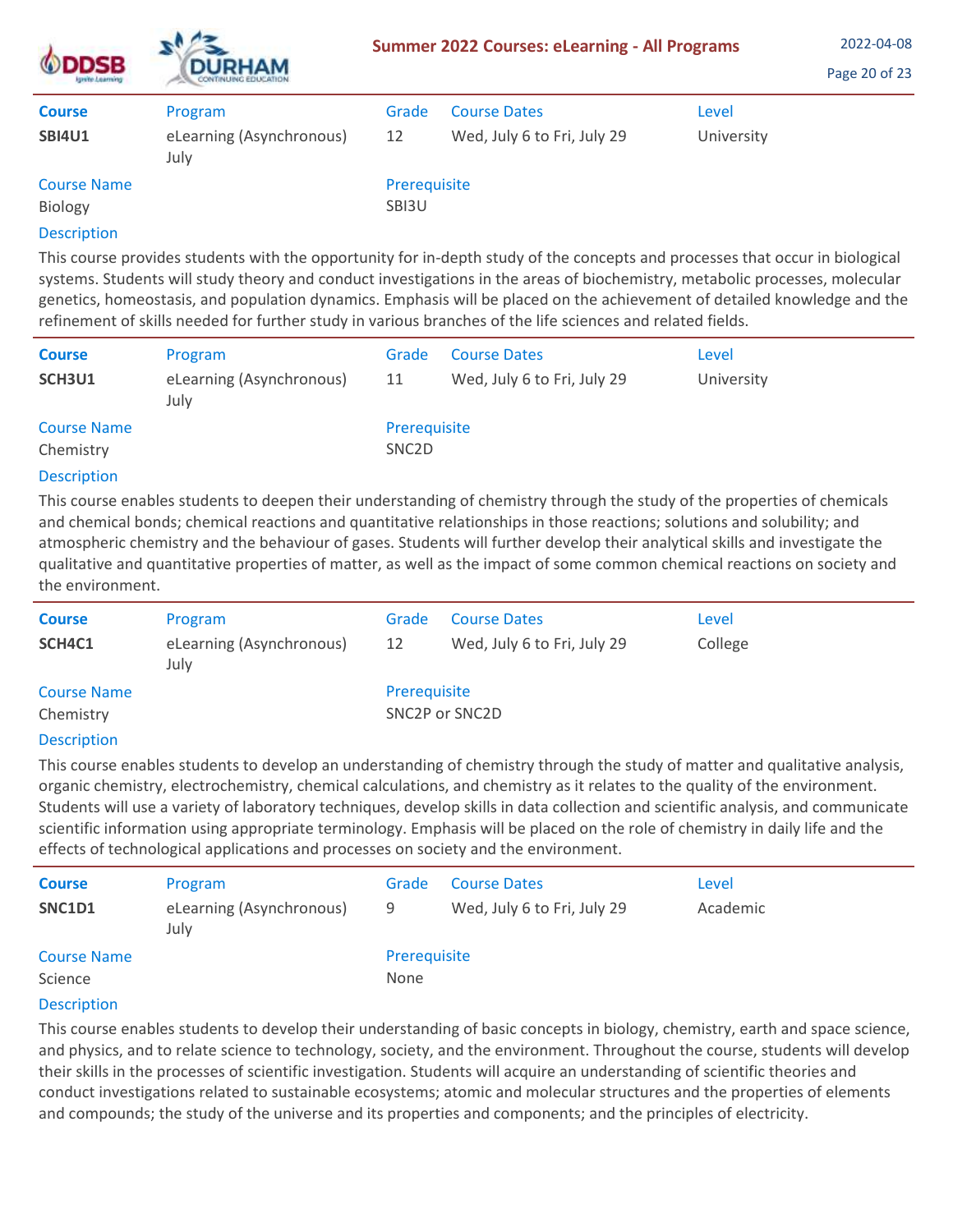| <b>ODDSB</b><br>Ignite Learning | <b>DURHAM</b><br>CONTINUING EDUCATION       | <b>Summer 2022 Courses: eLearning - All Programs</b> |                                                    |                  | 2022-04-08<br>Page 21 of 23 |
|---------------------------------|---------------------------------------------|------------------------------------------------------|----------------------------------------------------|------------------|-----------------------------|
| <b>Course</b><br>SNC1P1         | Program<br>eLearning (Asynchronous)<br>July | Grade<br>9                                           | <b>Course Dates</b><br>Wed, July 6 to Fri, July 29 | Level<br>Applied |                             |
| <b>Course Name</b><br>Science   |                                             | Prerequisite<br>None                                 |                                                    |                  |                             |

This course enables students to develop their understanding of basic concepts in biology, chemistry, earth and space science, and physics, and to apply their knowledge of science to everyday situations. They are also given opportunities to develop practical skills related to scientific investigation. Students will plan and conduct investigations into practical problems and issues related to the impact of human activity on ecosystems; the structure and properties of elements and compounds; space exploration and the components of the universe; and static and current electricity.

| <b>Course</b><br>SNC2D1       | Program<br>eLearning (Asynchronous)<br>July | Grade<br>10                    | <b>Course Dates</b><br>Wed, July 6 to Fri, July 29 | Level<br>Academic |
|-------------------------------|---------------------------------------------|--------------------------------|----------------------------------------------------|-------------------|
| <b>Course Name</b><br>Science |                                             | Prerequisite<br>SNC1P or SNC1D |                                                    |                   |

#### Description

This course enables students to enhance their understanding of concepts in biology, chemistry, earth and space science, and physics, and of the interrelationships between science, technology, society, and the environment. Students are also given opportunities to further develop their scientific investigation skills. Students will plan and conduct investigations and develop their understanding of scientific theories related to the connections between cells and systems in animals and plants; chemical reactions, with a particular focus on acid–base reactions; forces that affect climate and climate change; and the interaction of light and matter.

| <b>Course</b>                         | Program                          | Grade        | <b>Course Dates</b>         | Level   |
|---------------------------------------|----------------------------------|--------------|-----------------------------|---------|
| SNC2P1                                | eLearning (Asynchronous)<br>July | 10           | Wed, July 6 to Fri, July 29 | Applied |
| <b>Course Name</b>                    |                                  | Prerequisite |                             |         |
| Science                               |                                  |              | SNC1P or SNC1D              |         |
| and the second contract of the second |                                  |              |                             |         |

#### **Description**

This course enables students to develop a deeper understanding of concepts in biology, chemistry, earth and space science, and physics, and to apply their knowledge of science in real-world situations. Students are given opportunities to develop further practical skills in scientific investigation. Students will plan and conduct investigations into everyday problems and issues related to human cells and body systems; chemical reactions; factors affecting climate change; and the interaction of light and matter.

| <b>Course</b><br>SPH3U1       | Program<br>eLearning (Asynchronous)<br>July | Grade<br>11                        | <b>Course Dates</b><br>Wed, July 6 to Fri, July 29 | Level<br>University |
|-------------------------------|---------------------------------------------|------------------------------------|----------------------------------------------------|---------------------|
| <b>Course Name</b><br>Physics |                                             | Prerequisite<br>SNC <sub>2</sub> D |                                                    |                     |

## **Description**

This course develops students' understanding of the basic concepts of physics. Students will explore kinematics, with an emphasis on linear motion; different kinds of forces; energy transformations; the properties of mechanical waves and sound; and electricity and magnetism. They will enhance their scientific investigation skills as they test laws of physics. In addition, they will analyse the interrelationships between physics and technology, and consider the impact of technological applications of physics on society and the environment.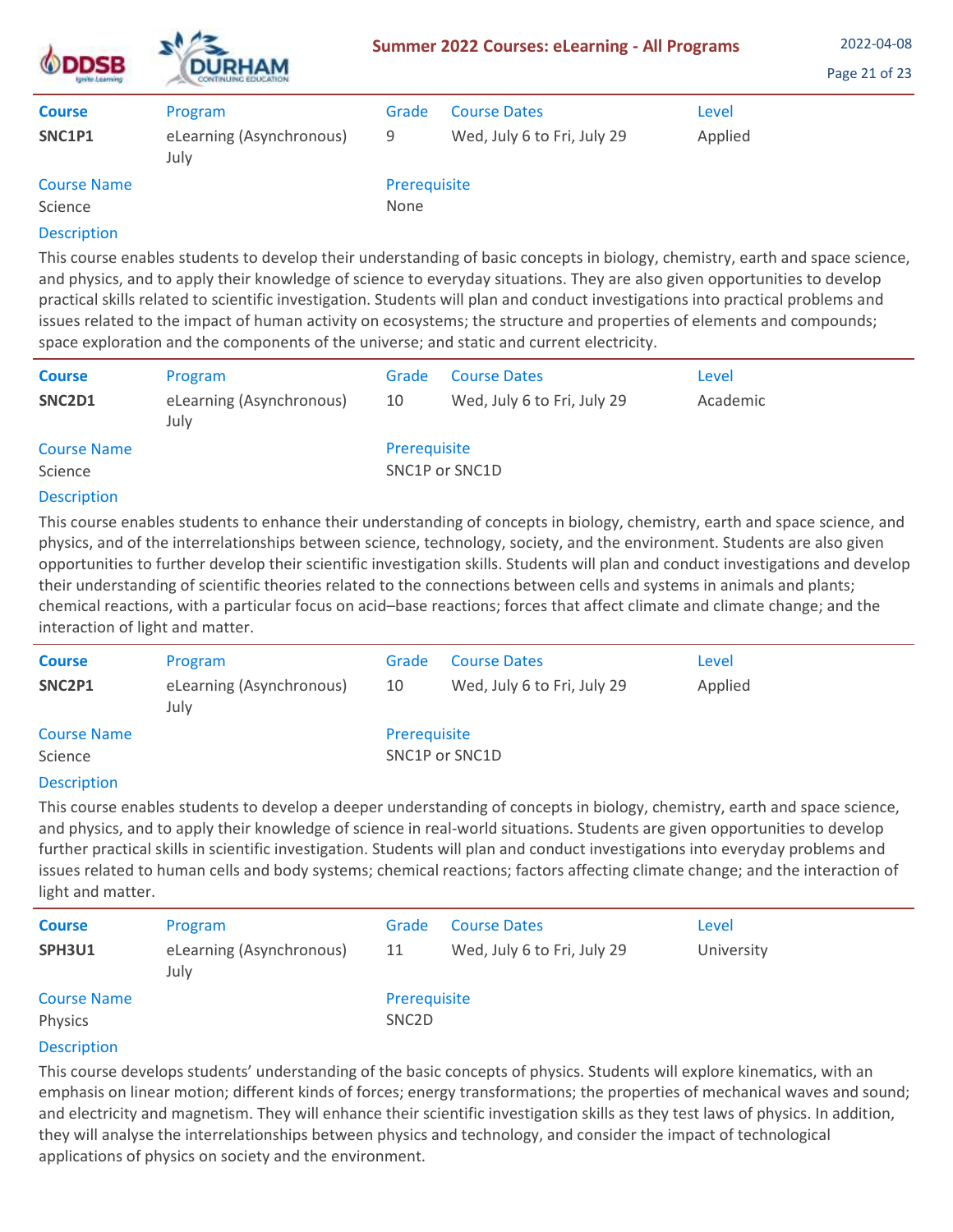| <b>DSB</b><br>Ignite Learning<br><b>Course</b> | <b>DURHAM</b><br><b>CONTINUING EDUCATION</b> | <b>Summer 2022 Courses: eLearning - All Programs</b> | 2022-04-08<br>Page 22 of 23 |         |  |
|------------------------------------------------|----------------------------------------------|------------------------------------------------------|-----------------------------|---------|--|
|                                                | Program                                      | Grade                                                | <b>Course Dates</b>         | Level   |  |
| SPH4C1                                         | eLearning (Asynchronous)<br>July             | 12                                                   | Wed, July 6 to Fri, July 29 | College |  |
| <b>Course Name</b><br>Physics                  |                                              | Prerequisite                                         | SNC2P or SNC2D              |         |  |
| <b>Doccription</b>                             |                                              |                                                      |                             |         |  |

 $\mathbf{A}$ 

This course develops students' understanding of the basic concepts of physics. Students will explore these concepts with respect to motion; mechanical, electrical, electromagnetic, energy transformation, hydraulic, and pneumatic systems; and the operation of commonly used tools and machines. They will develop their scientific investigation skills as they test laws of physics and solve both assigned problems and those emerging from their investigations. Students will also consider the impact of technological applications of physics on society and the environment.

| <b>Course</b>                 | Program                          | Grade                             | <b>Course Dates</b>         | Level      |
|-------------------------------|----------------------------------|-----------------------------------|-----------------------------|------------|
| SPH4U1                        | eLearning (Asynchronous)<br>July | 12                                | Wed, July 6 to Fri, July 29 | University |
| <b>Course Name</b><br>Physics |                                  | Prerequisite<br>SPH <sub>3U</sub> |                             |            |

## Description

This course enables students to deepen their understanding of physics concepts and theories. Students will continue their exploration of energy transformations and the forces that affect motion, and will investigate electrical, gravitational, and magnetic fields and electromagnetic radiation. Students will also explore the wave nature of light, quantum mechanics, and special relativity. They will further develop their scientific investigation skills, learning, for example, how to analyse, qualitatively and quantitatively, data related to a variety of physics concepts and principles. Students will also consider the impact of technological applications of physics on society and the environment.

| <b>Course</b>          | Program                               | Grade        | <b>Course Dates</b>         | Level |
|------------------------|---------------------------------------|--------------|-----------------------------|-------|
| <b>CHV201</b>          | eLearning (Asynchronous)<br>July, CHV | 10           | Wed, July 6 to Mon, July 18 | Open  |
| <b>Course Name</b>     |                                       | Prerequisite |                             |       |
| Civics and Citizenship |                                       | None         |                             |       |
|                        |                                       |              |                             |       |

## **Description**

This course explores rights and responsibilities associated with being an active citizen in a democratic society. Students will explore issues of civic importance such as healthy schools, community planning, environmental responsibility, and the influence of social media, while developing their understanding of the role of civic engagement and of political processes in the local, national, and/or global community. Students will apply the concepts of political thinking and the political inquiry process to investigate, and express informed opinions about, a range of political issues and developments that are both of significance in today's world and of personal interest to them.